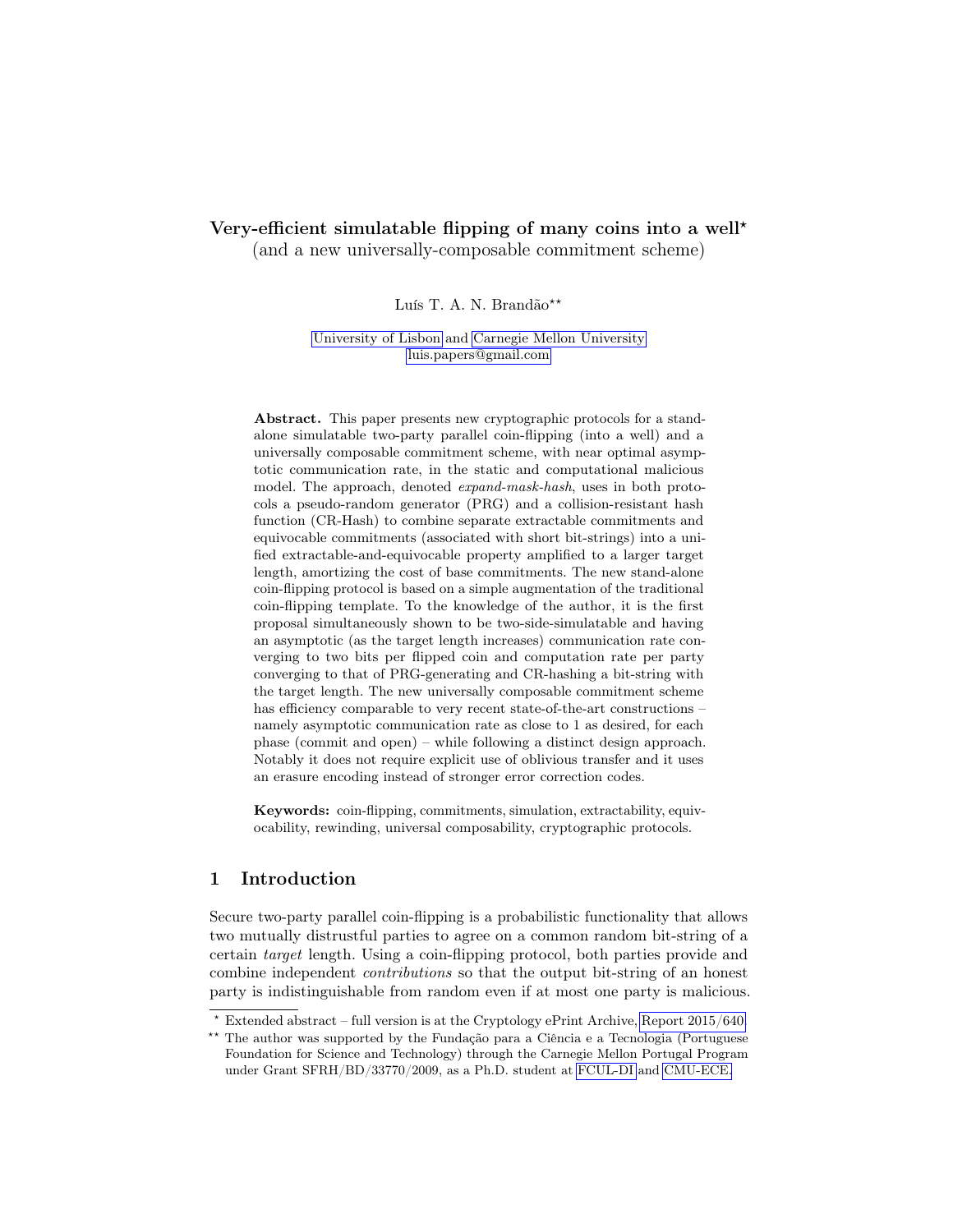<span id="page-1-2"></span>The coin-flipping is d[enoted](#page-26-0) *simulatable* if it can be proven secure within the ideal/real simulation paradigm, showing that it emulates a protocol in an ideal world where an *ideal functionality* would decide and deliver the random bit-string to the two parties. Achieving simulatability is useful for the design of larger pro[tocols,](#page-26-1) as it guarantees security under some type of composition operation, e.g., non-concurrent modular self-composition [Can00] (a.k.a. the stand-alone setting) or universal composability (UC) [Can01], depending on the type of achievable simulation, namely wit[h-rewin](#page-26-2)ding or one-pass, respectively.

Motivation for this functionality can be found directly in the real-world usefulness of "coin-flipping," e[nabling](#page-26-3) parties to jointly make random decisions (e.g., "who gets the car" [Blu83]). A more-technical motivation for simulatability is the security enhancement of larger cryptographic protocols. An important application is the joint decision of a large common reference string needed as setup condition of one or several follow-up protocols [CR03]. It is also useful for protocols whose probabilistic output needs to directly depend on random bit-strings, such as in S2PC-with-commitments (e.g., [Bra13]), where both parties may want to jointly generate many random commitments.

## 1.1 Coin-flipping and primitives

<span id="page-1-1"></span><span id="page-1-0"></span>A protocol for two-party coin-flipping ("by telephone") was early proposed by Blum [Blu83]. It uses the fundamental notion of commitment scheme, allowing one party  $(P_A)$  to *commit* her own contribution before knowing anything about the contribution of the other party  $(P_B)$ , but *hiding* it until the contribution of  $P_B$  is revealed, and *binding*  $P_A$  to only being able to *open* the committed value. The solution, emulating a coin-flipping into a well, sets the basis for what is hereinafter denoted as the traditional template:

- Step 1. (Commit phase)  $P_A$  commits to a contribution, hiding it from  $P_B$ .
- Step 2.  $P_B$  selects and sends his random contribution to  $P_A$ .
- Step 3. (Open phase)  $P_A$  opens her contribution to  $P_B$  in a convincing way.
- Step 4. Each party outputs a combination of both random contributions.

The simulatability of a coin-flipping protocol within this template may depend on the number of coins flipped in parallel, i.e., the length of the contributions, and the type of commitment scheme. When flipping a single coin, any hiding and binding commitment scheme is enough if rewinding is allowed in the simulation [[Gol04, §](#page-26-4)7.4.3.1]. Conversely, when doing parallel flipping of coins in number at least linear in the security parameter, or when considering a setting without rewinding, simulatability is facilitated by commitment (Com) schemes with special extractable (Ext) and equivocable (Equiv) properties. In an Ext-Com scheme [SCP00], a *simulator* is able to *extract* a contribution that has been committed by another party, in apparent conflict with the hiding property. In an Equiv-Com scheme [Bea96], a simulator is able to equivocate the opening to any contribution, namely to a value different from what had been committed, in apparent conflict with the binding property. The conflict is only apparent, as in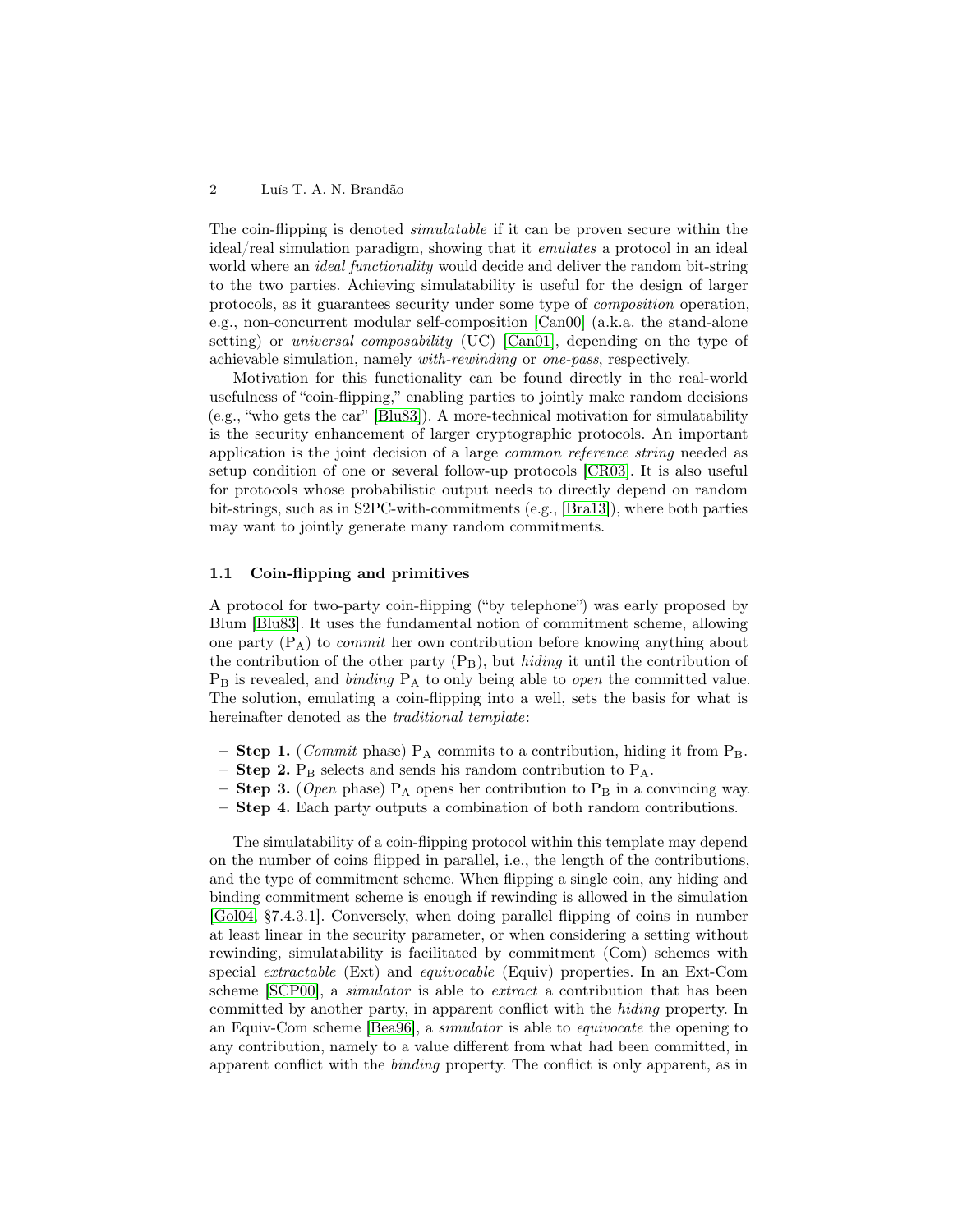<span id="page-2-0"></span>comparison with a real party the simulator has [extra p](#page-28-0)ower, such as capability to rewind the other party in the sim[ulated e](#page-29-0)xecution, and/or knowledge of secret information (a trapdoor) obtained from some specially selected setup.

Traditionally, achieving simultaneous Ext and Equiv properties is costly as a function of the tar[get len](#page-26-5)[gth. For ex](#page-25-0)ample: in the plain model and when allowing rewinding, by requiring zero-knowledge (ZK) proofs (or ZK proofs of knowledge) [abou](#page-1-0)t elements of size or in number linear with the target length [Lin03], or cut-and-choose techniques with high communication cost [PW09]; or, in a model with setup assumptions but not allowing [rewinding, by req](#page-1-0)uiring Com-schemes based on computationally expensive operations (e.g., exponentiations) in number or size dependent on the target length [CF01, BCPV13].

This paper explores efficiency improvements in two ways: (i) augmenting the traditional template into a new structure that requires less sophisticated commitments (i.e., not necessarily Ext&Equiv); (ii) devising a more efficient Ext&Equiv-Com scheme that can be directly used within the traditional template. Both cases benefit from a pseudo-random generator (PRG) (naturally associated with the generation of bit-strings indistinguishable from random) and a collision-resistant hash function (CR-Hash) (naturally associated with compressing commitments). As the target length increases, the asymptotic com[munic](#page-29-1)ation rate: converges to 1 for each contribution of a party in the stand-alone coin-flipping; converges to a rate close to 1 (i.e., closer than any desired distance), for each phase (commit and open) of the UC-Com scheme. The computational complexity for each party approximates that of applying a PRG and a CR-Hash to produce an output and hash an input, respectively, with length expansion rate asymptotically as close as desired to 1. This is useful given the high efficiency of standardized PRG [Nat14b] (e.g., based on block or stream ciphers) and CR-Hash [Nat14a] constructions. In the UC-Com scheme each party also uses an erasure code to encode a string of length approximately equal to the target length.

The initial (incomplete) intuition comes from the observation that: the Ext of a large string can be reduced to the Ext of one short seed, whose PRGexpansion is used to mask (with a one-time-pad) the large string; the Equiv of a large string can be reduced to the Equiv of a short hash of whatever large string (e.g., the mask) the simulator wants to equivocate. However, a simple triplet composed of a masking of a string, an Ext-but-not-Equiv-Com of the seed of the mask, and an Equiv-but-not-Ext-Com of a hash of the mask does not result in an Ext&Equiv-Com of the string. For example, opening the Ext-Com would disallow equivocability. This paper devises two ways in which to veryefficiently and securely combine the two separate properties, associated with a few commitments of short seeds and hashes (in number independent of the target length), into a unified property extended to a much larger string.

Contributions. In summary, two novel constant-round protocols are devised for two-party parallel coin-flipping (the second stemming from a new UC-Com scheme). They are proven secure in a *static*, *active* and *computational* model; i.e., at most one party is corrupted at the onset of the protocol execution, the corrupted party may deviate from the protocol specification, and both parties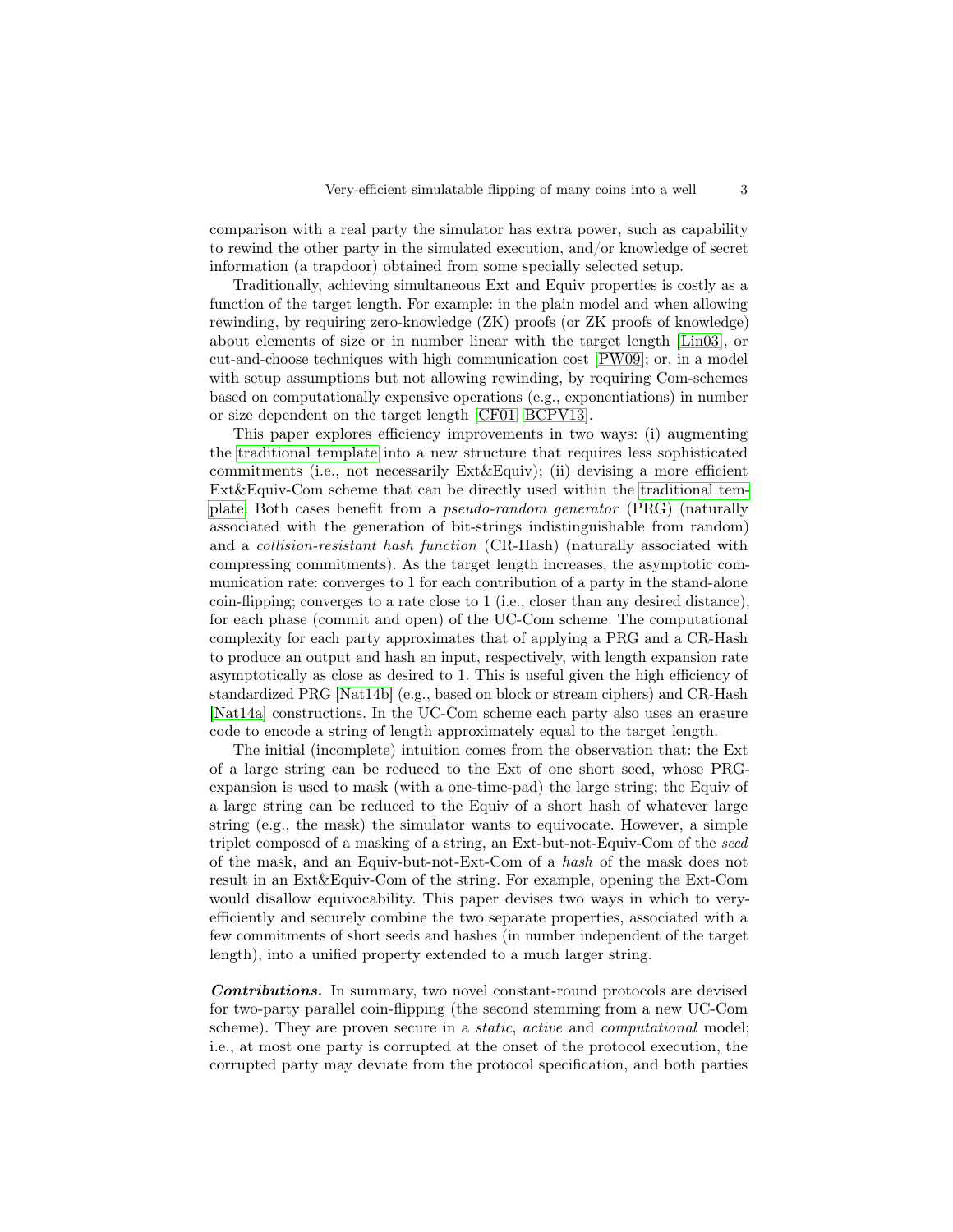<span id="page-3-1"></span><span id="page-3-0"></span>are limited to probabilistic polynomial time computations. For simplicity and generality, the protocols and proofs are defined in a hybrid model with access to [i](#page-10-0)deal commitment functionalities  $\mathcal{F}_{X}$  and  $\mathcal{F}_{Q}$ , f[rom each of](#page-1-0) which the simulator only needs to use either the Ext or the Equiv property, respectively, but not complementary property (Equiv or Ext, respectively).

### 1.2 Intuition and overview of Protocol  $#1$

The first protocol (§4) is simulatable-with-rewinding. It augments the traditional templa[te with](#page-28-0) a simple preamble, in order to avoid a simulatability difficulty (re[lated w](#page-29-0)ith unknown adversarial probabilities of abort) found in the protocol of Blum [Blu83], due to the use of an Equiv-but-not-Ext-Com scheme in the traditional template. The new solution also avoids a full-fledged Ext&Equiv-Com scheme, whose (older) constructions have a larger associated complexity: explicit ZK proof/argument sub-protocols about a committed long-contribution, as required in Lindell's protocol [Lin03]; a high communication cost, as incurred in Pass and Wee protocol [PW09].

P<sup>A</sup> is still the first party to learn the final bit-string. However, the new protocol starts with P<sub>B</sub> producing an Equiv-Com of his contribution and only then proceeds to the traditional template. This allows the simulator in the role of  $P_A$  in the simulated execution to *non-locally* extract the contribution of a malicious  $P_B$  (i.e., upon rewinding beyond the respective *commit* phase), because said value cannot change across rewinding attempts, namely because  $P_B$  commits to it before the contribution of  $P_A$  is committed, and because the decision to open it (vs. aborting) is done while the contribution of  $P_A$  is still semantically hidden. The significant benefit is that now the commitment by  $P_A$  (part of the traditional template) no longer needs to be Equiv, but rather only Ext. Correspondingly, using the Ext property, the simulator in the role of  $P_B$  in the simulated execution can extract the contribution of a malicious  $P_A$ , without  $P_A$  opening it.

To the knowledge of the author: this construction has not been analyzed before (which is surprising given its simplicity), and in the mentioned simulatability setting it allows, asymptotically, the most efficient instantiation to date of twoside-simulatable coin-flipping in the plain model (assuming a PRG and CR-Hash instantiation with computational cost linear in the target length). The simulatability motivation to depart from the traditional template is subtle and the analysis is challenging for the case of corrupted  $P_B$  (the simulator is allowed expected-polynomial time). Asymptotically, the protocol requires communication of only two bits per flipped coin. Computationally, each party has to commit and open a short value, and compute a PRG and a CR-Hash of a string with the target length. Assuming intractability of the Decision Diffie-Hellman (DDH) problem, an instantiation is possible with only five exponentiations per party in a setup phase (allowing the simulator to extract a trapdoor), and four (or six) exponentiations in the online phase. Exponentiations can be avoided altogether, by using PRG-based commitments of short strings or even just bit-commitments (e.g., as in [PW09] or others analyzed in the full version of this paper). In the later example, the simulator exercises Ext and Equiv over the Ext-Com and the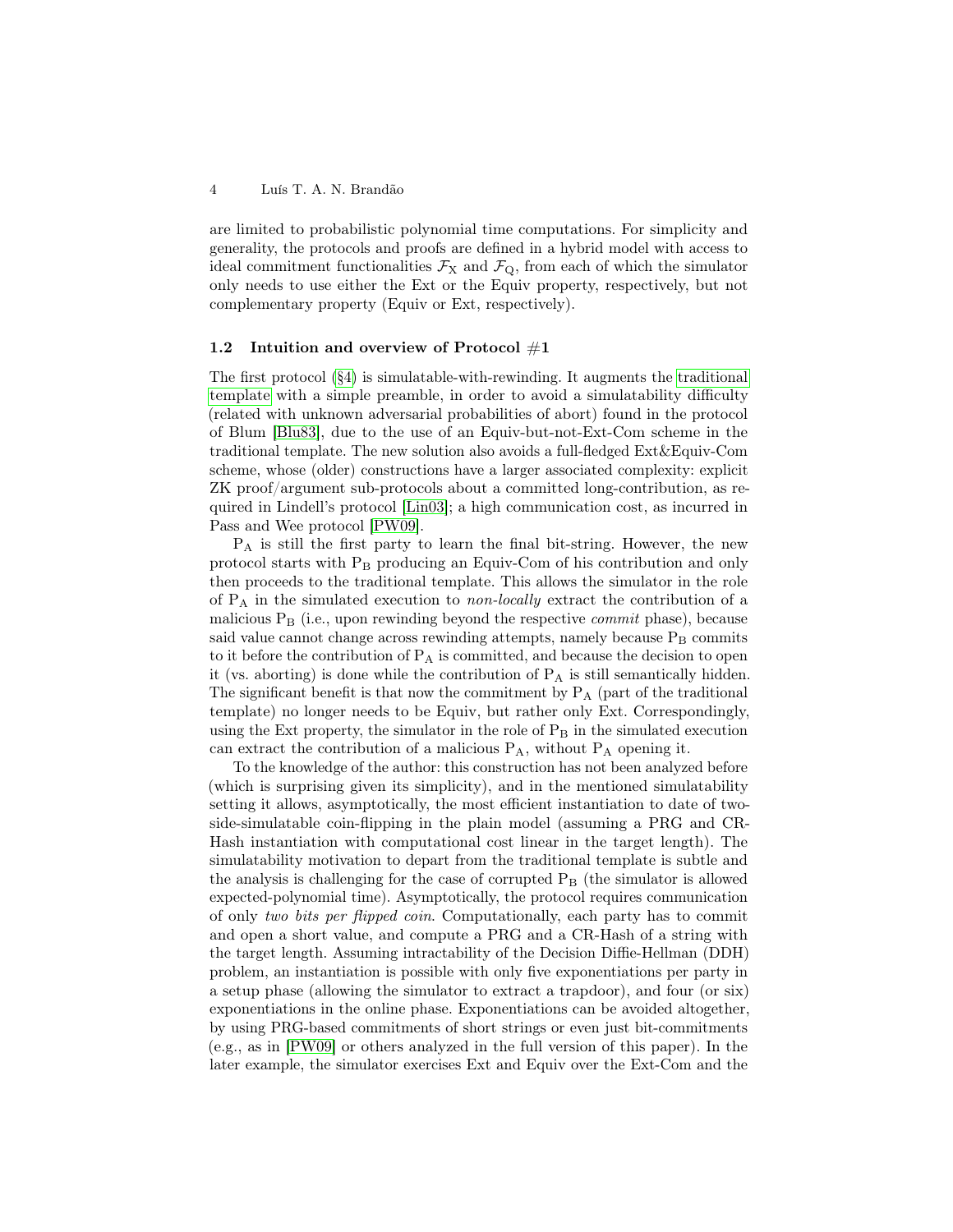<span id="page-4-0"></span>Equiv-Com, respectively, using rewinding, and the construction requires more communication rounds and larger concrete communication complexity of the [sho](#page-14-0)rt commitments but is still amortizable.

## 1.3 Intuition and overview of Protocol  $#2$

The second protocol  $(\S 5)$  is a new UC-Com scheme (thus Ext&Equiv) for large bit-strings, with asymptotic communication rate as close to 1 as desired, and computational complexity linear in the string size. It is based on a cut-and-choose method, where the size of each instance in the cut-and-choose is (approximately) inversely proportional to the number of instances. Each instance is a triplet containing: the Ext-Com of a seed; a masking of an "authenticated" fragment (produced by an erasure code) of the string being committed; and an Equiv-Com of the hash of the mask. This allows the simulator to anticipate (before the actual open phase) whether each extracted fragment is correct or not, and reconstruct the original message using only correct fragments. The fragments are also equivocable because the respective pseudo-random masks are equivocable.

The ideal commitment functionalities used for separate Ext and Equiv simulatability properties can also be instantiated with a full-fledged Ext&Equiv-Com functionality. Assu[ming the e](#page-27-0)[xistence o](#page-26-6)[f a PRG a](#page-26-7)nd a CR-Hash, this represents a UC-Com length extension, where a few (commit and open) calls to an Ext&Equiv-Com scheme for short bit-strings enable an Ext&Equiv-Com (commit and open) of a polynomially larger size. At the cost of more interactivity, the [Equiv](#page-27-0)[-Coms can](#page-26-6) be based on Ext-Coms.

Similar amortiz[ed asympt](#page-26-7)otic communication complexity is also achieved by very recent UC-Com scheme proposals [GIKW14, DDGN14, CDD<sup>+</sup>15]. They explicitly use oblivious transfer (OT), i.e., as an ideal functionality in a hybrid model. In contrast, the protocol in this paper avoids explicit use of OT, and instead uses base Ext-Com and Equiv-Com schemes (besides a PRG and a CR-Hash). Also, [GIKW14, DDGN14] rely on secret sharing schemes with errorcorrection or verifiability requirements  $(CDD+15]$  works with any linear code), whereas this paper uses a simpler erasure code, facilitated by the *authenticator* mechanism, with corresponding benefits in terms of encoding parameters. A comparison of tr[ad](#page-5-0)eoffs allowed by each design [is](#page-9-0) left for future work.

### 1.4 Roadmap

The paper proceeds as follows: Section 2 reviews related work; Section 3 mentions background notions about the security model and ideal functionalities; Section 4 describes the new protocol for coin-flipping simulatable-with-rewinding; Section 5 specifies the new UC commitment scheme.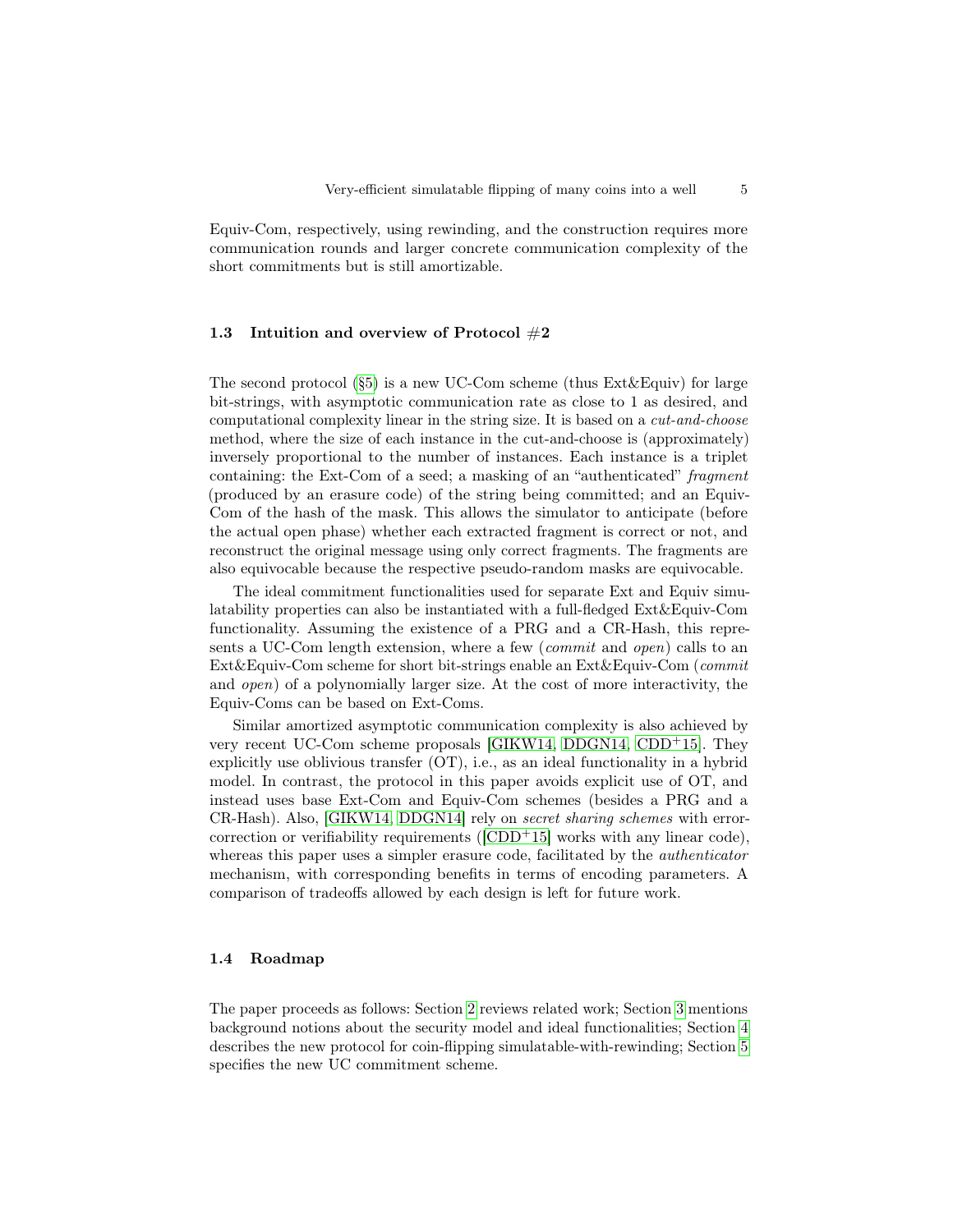# <span id="page-5-1"></span><span id="page-5-0"></span>2 Rel[ated](#page-27-1) work

## [2.](#page-29-3)[1 Ba](#page-29-4)sic primitives

One-way permutations or functions are enou[gh in t](#page-28-0)[heory to](#page-29-0) achieve many useful cryptographic primitives, such as PRGs [HILL99, VZ12], one-way hash functions [NY89, Rom90], some types of commitment schemes [Nao91, DCO99] and ZK [proofs](#page-27-2) [of know](#page-26-8)ledge (ZKPoK) [FS90]. CR-Hash functions can also be built from [other p](#page-28-2)[rimitiv](#page-28-3)es [Sim98], such as claw-free sets of permutations [Dam88] or pseudo-permutations [Rus95]. Based on such primitives, coin-flipping can be achieved in different ways, e.g., based solely on one-way functions [Lin03, PW09] (with rewinding). In different simulatability settings, coin-flipping can be more directly based on higher level primitives, such as bit or multi-bit Ext&Equiv-Com schemes (e.g., [CF01, DN02, Cre03]) and even from coin-flipping protocols with [weak](#page-28-2)er properties [HMQU06, LN11].

In the computational model (the one considered in this paper), there are known theoretical feasibility results about coin-flipping, covering the stand-alone and the UC security settings. For example, in the UC setting it is possible to achieve coin-flipping extension, i.e., coin-flip a la[rge bit-s](#page-27-3)tring when having as basis a single invocation of an ideal functionality realizing coin-flipping of a shorter length [HMQU06]. This paper shares the concern of achieving properties in large strings based on functionalities associated with short strings, but focuses on a base of a few short commitments (not needing to be simultaneously Ext and Equiv) and has a motivation of improving efficiency. The paper does not delve into analyzing implications between different primitives (e.g., see [DNO10] for relations between OT and commitments, under several setup assumptions).

Only in very recent research works (including this one) have UC commitment schemes been devised with an amortized communication cost, with asymptotic communication rate close to 1. In contrast, similar attention has not been given to coin-flipping in the stand-alone setting, where the most efficient protocols known to be two-side simulatable [would not](#page-25-1) be highly efficient for large strings. While the new results for UC-com schemes are directly applicable to stand-alone secure coin-flipping, with a corresponding asymptotic efficiency benefit (3 bits per flipped coin), an yet different and more efficient approach (2 bits per flipped coin) is herein devised for the stand-alone setting, without requiring an explicit Ext&Equiv-Com scheme.

In spite of very-efficient realizations of OT-extension [ALSZ15] and free-XOR techniques [KS08] for garbled circuits, a coin-flipping based on a direct (generic) approach of S2PC of bit-wise-XOR would still induce, in communication and computation, a multiplicative cost proportional to the security parameter, by requiring one minicrypt block operation (e.g., block-cipher evaluation) per flipped coin. In contrast, in the approach in this paper each block of bits (e.g., equal to the security parameter) requires a unitary number of minicrypt block operations (e.g, close to 1 block-cipher for the PRG and 1 CR-Hash).

The idea of combining commitments with a CR-Hash (hash then commit) and commitments with a PRG for efficiency reasons is not new. The former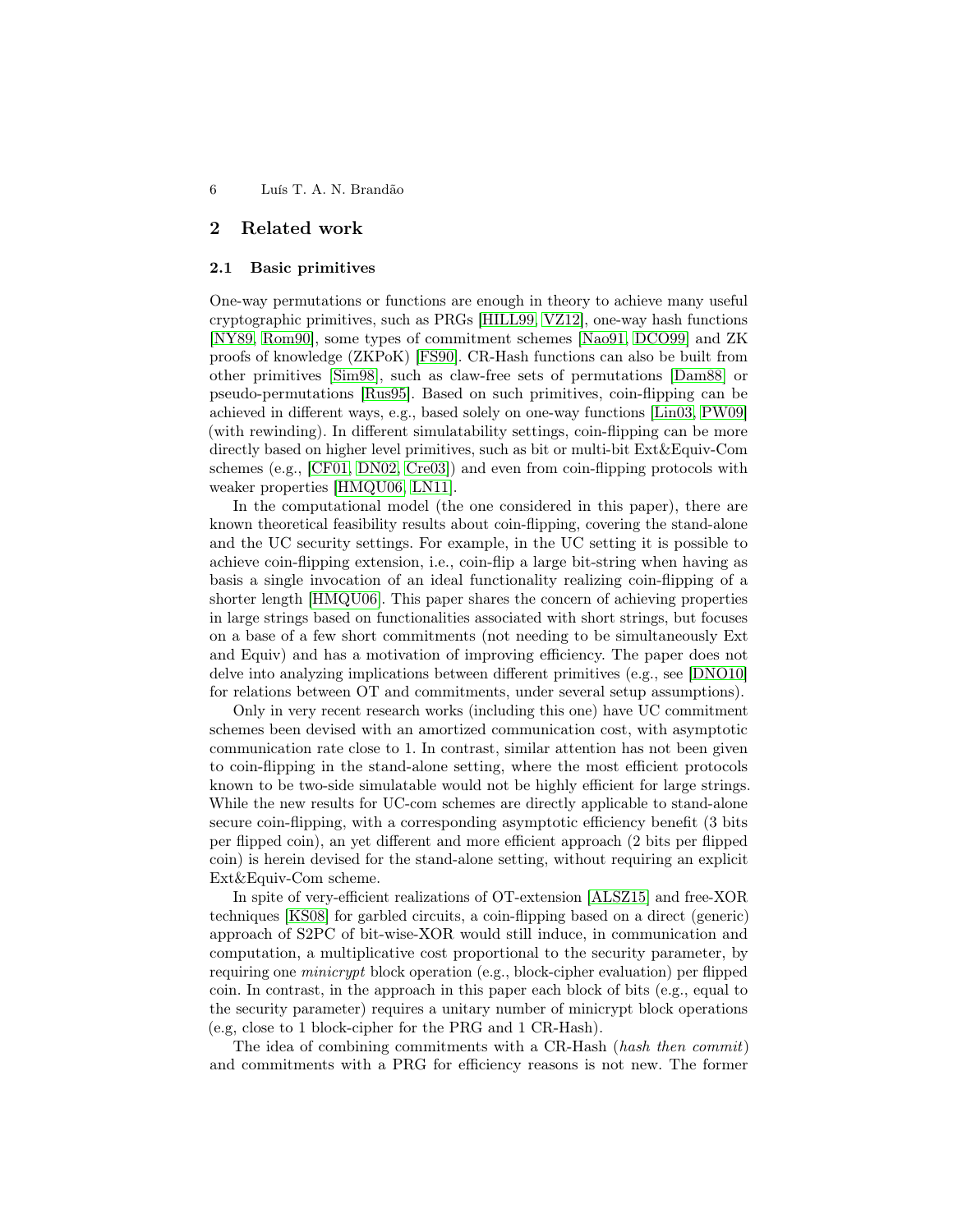<span id="page-6-0"></span>resembles the *hash then sign* paradigm, and it also has applications to nonmalleable commitments [DCKOS01]. The later resembles hybrid encryption, where a symmetric key (the analogous to the PRG seed) would be encrypted with a public key system (the analogous to the commitment) and then the message would be encrypted with a symmetric scheme (the analogous to the one-time-pa[d masking using the](#page-1-0) PRG expansion). This paper explores ways of combining both techniques, aimed at achieving simulatability in coin-flipping and UC commitment schemes.

### 2.2 Parallel coin-flipping simulatable-with-rewinding

A parallel coin-flip[ping us](#page-1-1)ing the traditional template is simulatable if the base commitment scheme is Ext&Equiv. Lindell achieved this (in two variant protocols [Lin03, §5.3 & §6]) by augmenting the commit and open phases with ZK subprotocols that enable the respective Ext and Equiv properties: an Ext-commit phase (step 1) is a regular commitment followed by a ZK argument of knowledge of the committed value, from which the simulator in the role of receiver can extract the value; an Equiv-open phase (step 3) consists on sending the intended (equivocated) contribution of  $P_A$  (which on its own cannot be verified against the respective commitment) and giving a fake ZK argument that it was the valid committed value. The solution provides a feasibility result for constantround simulatable parallel coin-flipping. However, for a general commitment scheme applied to a [long bi](#page-29-0)t-string, either a ZK proof/argument of knowledge for extraction or a ZK proof/argument for equivocation is typically expensive, if not both. Note: it is worth noticing that the protocols by Lindell also address an [augme](#page-1-0)nted version of coin-flipping into a well, where  $P_A$  receives a random bitstring and  $P_B$  receives the result of applying a known function to such bit-string – the case of the identity function is the one considered in this paper.

[In](#page-10-1) a different approach, Pass and Wee [PW09] use a cut-and-choose approach to achieve Ext and Equiv properties directly from regular commitment schemes (and thus from one-way functions). They show simulatability of coin-flipping in th[e tradi](#page-27-4)tional template, based on an Ext&Equiv-Com scheme constructed from regular commitments i[n number](#page-10-2) proportional to the target length multiplied by the statistical parameter. In contrast with the two above referred constructions, protocol  $#1$  in this paper integrates the Ext and Equiv properties in different commitments, in order to improve efficiency, amortizing the cost of base commitment schemes to that of a PRG and CR-Hash.

Goldreich and Kahan [[GK96\] also j](#page-10-1)oined two types of commitment schemes in a protocol to achieve (what this paper calls) non-local extraction. Their application is constant round ZK interactive proof systems, rather than coinflipping. They also augment the protocol by introducing an unconditional hiding commitment as preamble, but their goal is achieving statistical soundness in an interactive proof system, rather than providing local equivocability or achieving a communication complexity amortization as in protocol  $#1$  in this paper. They define a simulator that estimates the probability of non-abort of the malicious party, in order to dynamically determine an upper bound on the number of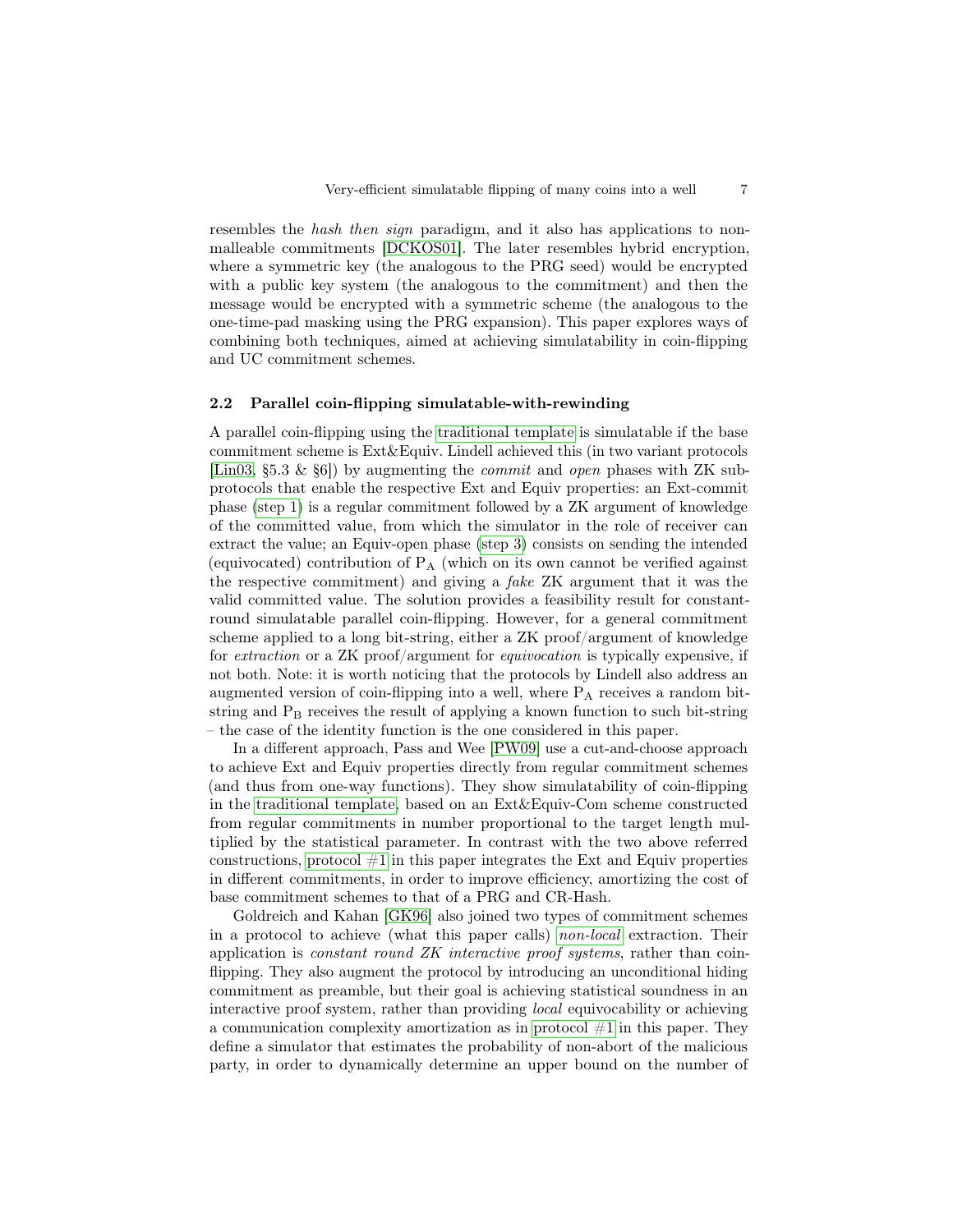<span id="page-7-0"></span>rewindings that should be tried before giving up on obtaining a (second) nonabort by the malicious party. The estimat[ion wo](#page-26-1)rks because the commitments are used in a way that prevents the probability of abort from depending (i.e., up to a negligible variation) on the value committed by the honest party. This simulation strategy was also used by [Lin03] and [PW09] for the simulation of ZK sub-protocols, and can also be used to simulate the coin-flipping protocol  $#1$ in this paper, with an [expect](#page-29-5)ed polynomial number of rewindings. However, the technique is not applicable in the coin-flipping protocol of Blum [Blu83], because there the decision of abort by the party that produced the Equiv-Com (i.e., the decision to open her contribution vs. to abort without opening) is made once already knowing the contribution of the other party.

A similar subtle problem of simulatability derived from unknown probabilities of abort has also been addressed by Rosen [Ros04]. With the goal of simplifying the analysis of simulatability of ZK proofs, Rosen introduces a preamble stage involving an unconditionally-hiding Ext-Com, allowing a prover in a ZK proof system to initially (and locally) extract the challenge of the verifier. Such augmentation is different from the one in this paper. First, the preamble commitment in their ZK proof (Ext-)commits a value (the challenge) that does not influence the actual honest output bit (accept vs. reject) of the ZK. Conversely, herein the value (Equiv-)committed (by  $P_B$ ) in the preamble is a *contribution* with direct impact in the bit-string outputted by the coin-flipping execution. Second, in their ZK application the use of the preamble with the Ext-Com by one party (the verifier) relieves t[he simulator](#page-10-1) in the role of the other party (the prover) from having to do non-local equivocation in the subsequent part of the execution. Conversely, herein the preamble (with an Equiv-Com by  $P_B$ ) does not relieve the simulator in the role of the other party  $(P_A)$  from having to non-locally equivocate the contribution that it commits to in the remainder of the execution. Third, their proposed Ext-Com scheme is unconditionally hiding, whereas the PRG-based Ext-C[om construction used](#page-1-0) in protocol  $#1$  to commit the contribution of  $P_A$  is (motivated by efficiency) inherently n[on-unc](#page-26-2)onditionally hiding.

### 2.3 UC commitment schemes

[When re](#page-26-9)winding simulations are not possible, [the simu](#page-26-10)latability of flipping even a single coin using the traditional template requires simultaneous Ext and Equiv properties of the und[erlying](#page-27-2) commitment scheme [CR03]. Canetti and Fischlin [CF01] developed non-interactive UC commitments, requiring a unitary number of asymmetric operations per committed bit. The construction assumes a CRS setup and is based on the equivocable bit-commitment from Crescenzo, Ishai and Ostrovsky [DCIO98]. Canetti, Lindell, Ostrovsky, and Sahai [CLOS02] proposed other non-interactive schemes from general primitives, with adaptive security without erasures. Damgård and Nielsen [DN02] then improved with a construction denoted mixed commitment scheme, that is able to commit a linear number of bits using only a unitary number of asymmetric operations, and using a linear number of communicated bits. For some keys they are unconditionallyhiding and *equivocable*, whereas for other keys they are unconditionally-binding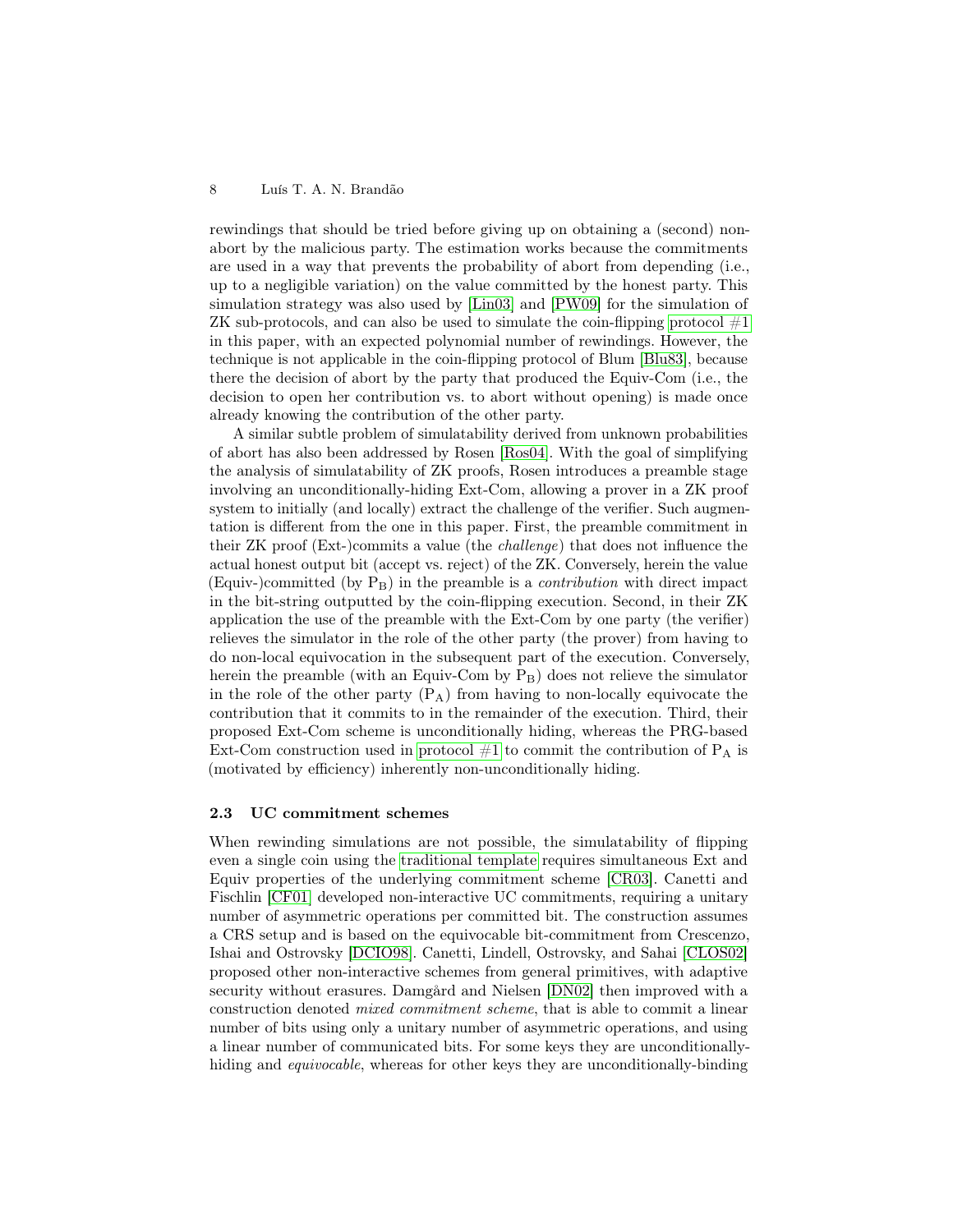<span id="page-8-0"></span>and extractable. Crescenzo [Cre03] devised two non-interactive Ext&Equiv-Com schemes f[or indi](#page-27-2)vidual bits, in the public random string model (suitable to UC). One construction is based on Equiv-Com schemes and NIZKs, the other is based on one Ext-Com and one Equiv-Com schemes. Damgård and Lunemann [DL09] consider UC in a quantum setting and solve the problem of flipping a [single b](#page-27-5)it, based on UC-Coms from [CF01]. Lunemann and Nielsen [LN11] consider also the quantum setting and achieve secure flipping of a bit-string based on mixed commitments from [DN02]. They consider how to amplify security from weaker security notions of coin-flipping (uncontrollable, random) up to full simulatable (enforceable). The use of Ext-Com and Equiv-Com schemes, together with a cut-and-choose and encoding scheme has been previously considered by Damgård and Orlandi [DO10] to enable efficient constructions. They combine these techniques to enhance security from the passive to the active model for [secur](#page-28-4)[e compu](#page-27-6)[tation of a](#page-25-0)rithmetic circuits, in a model where a trusted dealer is able to generate correlated triplets. While they achieve efficient constructions for multiparty computation (also including more than two parties), the efficiency is not amortized to communication rate 1.

In another line of work, several more efficient commitment schemes have been proposed for short strings, based on specific assumptions such as DDH intractability, e.g., [Lin11, FLM11, BCPV13] achieving a low constant number (but grater than one) of group elements of communication and of exponentiations to co[mmit to a](#page-27-0) group element. Still, the trivial extension of these protocols for larger strings would imply a linear increase in said number of asymmetric operations (modular expon[entiations\)](#page-26-7), without amortization. Some of the above scheme achieve adaptive security (with erasures), whereas this paper considers only static security.

[In regard](#page-17-0) to the more recent independent works that also achieve asymptotic communicate rate 1: [GIKW14] additionally considers selective openings; [DDGN14, CDD<sup>+</sup>15] additionally consider homomorphic properties and verification of linear relations between committed values; [CDD<sup>+</sup>15] achieves, comparably t[o t](#page-21-0)his paper, linear computational co[mplexity. A](#page-27-7)ll these protocols are based on a hybrid model with an ideal OT functionality. In contrast to OT, the cut-andchoose mechanism in protocol  $#2$  in this paper does not hide from the sender the partition of (check) instances. In practice, the authenticator mechanism allows the simulator to recover the fragmented message using an erasure code, thus allowing a cut-and-choose with less instances than what an error correction code would imply (e.g., see Table 1). A more [recent con](#page-27-0)current result [FJNT16] improves the complexity of the OT-based protocols (also for additively homomorphic commitments), using an additional consistency check mechanism to also allow a simpler erasure code.

A concrete comparison between different methods – qualitative  $(e.g., in-)$ plications between primitives) and quantitative (actual instantiations and implementations) – is left for future work. For example, [GIKW14]) reports 640 exponentiations for a concrete instantiation of the OT setup phase. A concrete instantiation of Ext or Equiv commitments has not yet been explored herein,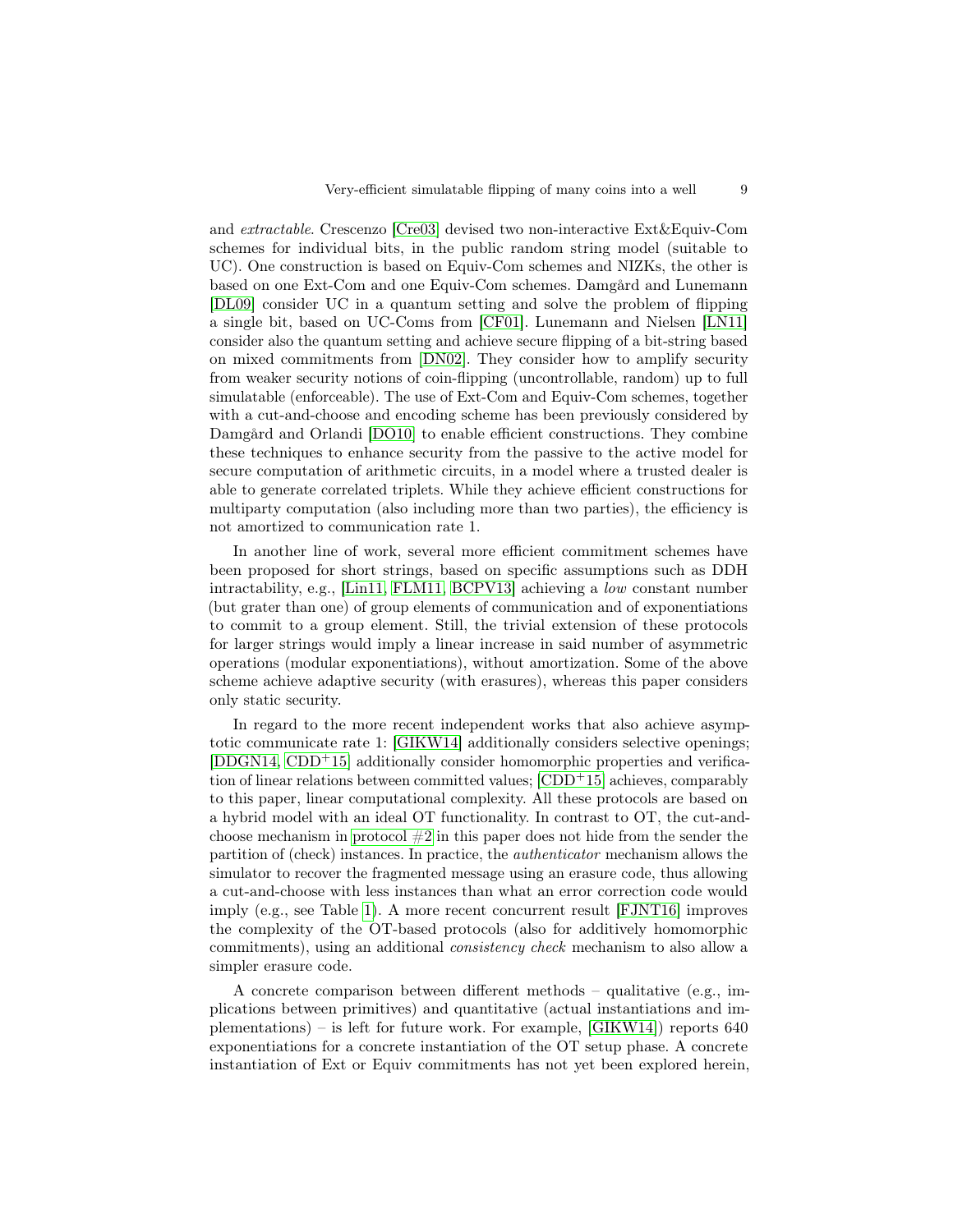<span id="page-9-1"></span>though their complexity is naturally upper bounded by that of instantiations of full-fledged UC-Coms for short strings, e.g., requiring less than a dozen group elements per base commitment [BCPV13][. The ove](#page-27-3)rall number of commitments of short strings will depend on the erasure code parameters, defined to meet the goals of statistical security and communication rate.

In summary, this paper is focused on the design of protocols that explore the duality between [Ext](#page-27-3) and Equiv com[mitments, w](#page-27-0)ithout considering OT as a primitive. About OT only two notes are mentioned here from other work: it is known that UC-OT implies UC-Coms in myriad setup models [DNO10, Fig. 1], e.g., in the uniform, the chosen and the any common reference string models  $(U/C/A-CRS)$ , and in the *chosen* and any key registration authority models  $(C/A-KRA)$ , whereas the reverse implication is proven only in a narrower set of models (e.g., U/A-CRS, A-KRA) [DNO10, Table 1]; while [GIKW14] shows that "the existence of a semi-honest OT protocol is necessary (and sufficient) for UC-Com length extension," the UC scheme in this paper does not make explicit use of OT and can also be seen as a UC-Com length extension (if replacing the Ext-Com and Equiv-Com schemes with an Ext&Equiv-Com scheme) – these two results do not superpose, since [GIKW14] only allows a single call to the ideal Com-scheme, whereas the extension herein requires several calls.

# <span id="page-9-0"></span>[3 B](#page-27-2)ackground notions

It is here as[sumed](#page-27-8) that the reader is fa[miliar w](#page-28-0)ith the ideal/real simulation paradigm, as developed in the work of Canetti on composability of protocols [Can00, Can01]. Familiarity is also assumed with the standard ideal functionalities of commitment schemes ( $\mathcal{F}_{\text{MCOM}}$ [\) an](#page-29-6)d coin-flipping ( $\mathcal{F}_{\text{MCF}}$ ), namely in the [U](#page-26-4)C framework. For example, instances can be found in [CF01, Fig. 3] (multiple bit-commitments), [DN02, §4.2] (multiple message-commitments, there also considering homomorphic relations), [DL09, Fig. 2] (coin-flipping), [Lin03] (general S<sub>2</sub>PC). A background review of these standard notions and specification of ideal functionalities is given in full version of this paper. For convenience, this section simply states notions underlying extractable [SCP00] and equivocable commitments [Bea96].

Definition 1 (extractability). An extractable commitment (Ext-Com) scheme is one whose commit phase in a simulated execution allows  $S$  in the role of receiver, and indistinguishable from an honest receiver in the view of a possibly malicious sender, to extract  $(i.e., learn)$  the committed value, with probability equal to or larger than a value negligibly-close to the maximum probability with which the (possibly malicious) sender is able to successfully open said value.

Definition 2 (equivocability). An equivocable commitment (Equiv-Com) scheme is one whose open phase in a simulated execution allows  $S$  in the role of sender, and indistinguishable from an honest sender in the view of a possibly malicious receiver, to equivocate the opening to any intended value, in the domain of committable values and possibly externally decided only after the commit phase.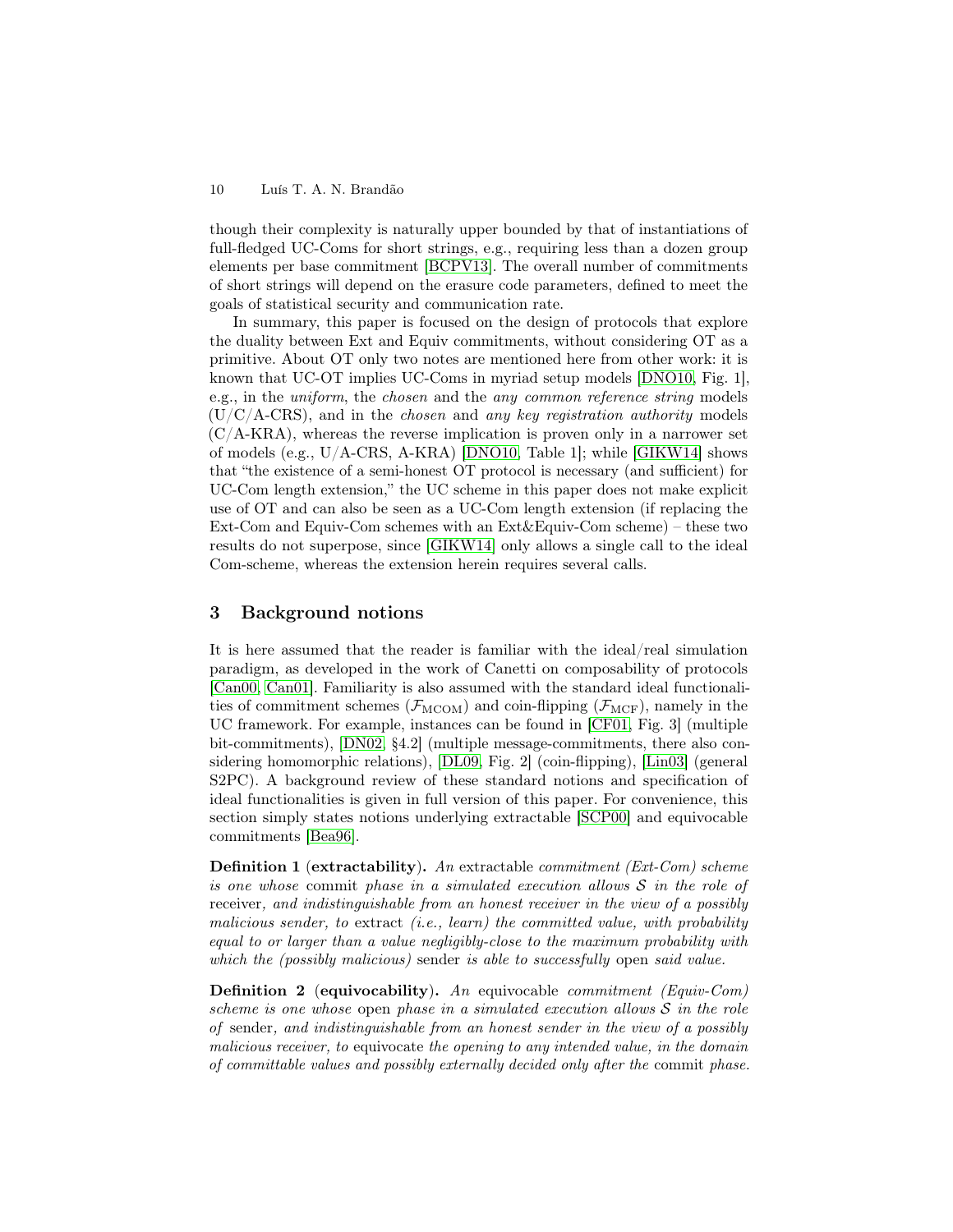<span id="page-10-2"></span>Definition 3 (locality of Ext and Equiv). Within a protocol using commitments, namely with both commit and open phases, extraction is characterized as local if S can extract the committed value within the respective commit phase, i.e., without going beyond that phase in the protocol and without rewinding to a step before that phase. Local equivocation is defined analogously in relation to the open phase. The properties are characterized as non-local if they can be achieved but not locally, i.e., involving rewinding beyond the respective phase.

<span id="page-10-0"></span>The protocols hereinafter are described and proven secure in a hybrid model with access to ideal commitment functio[naliti](#page-3-0)es  $\mathcal{F}_{X}$  and  $\mathcal{F}_{Q}$ , with which S respectively only needs to take adva[ntage o](#page-11-0)f Ext and Equiv, but not both.

## <span id="page-10-1"></span>4 A new coin-flipping protocol simulatable-with-rewinding

This section devises a new (constant [rou](#page-11-1)nd) parallel coin-flipping protocol, simulatable-with-rewinding. The intuition has already been given (§1.2); a textual description follows, alon[g w](#page-11-2)ith a succinct specification in Fig. 1.

### 4.1 Description of protocol  $#1$

As implicit parameters, the protocol depends on a computational security parameter (1) and a respectively [sec](#page-11-3)ure PRG and CR-Hash function (2). The execution starts when both parties [are](#page-11-4) activated to initiate a coin-flipping of a certain target length, with an appropriate [exe](#page-11-6)cution context (3), which in particular encodes the ro[les](#page-11-5) of the two parties –  $P_A$  will be the first to learn the final outcome  $((4)-(5))$ – and t[he t](#page-11-7)a[rge](#page-11-8)t length. After a possibly implicit s[etu](#page-11-9)p phase (e.g., in the plain model, to allow the simulator to obtain a trapdoor),  $P_B$  [se](#page-11-10)lects his contribution (6) with the target length, calculates its hash (7), and uses  $\mathcal{F}_{Q}$  to commit to t[he h](#page-11-11)ash ((8)-(9)). Then, P<sub>A</sub> selects a seed (10) and *commits* to it using  $\mathcal{F}_{X}$  $((11)-(12))$ . P<sub>A</sub> also selects a random bit-string (denoted *contribution masking*) with the target length (13) and sends it to  $P_B$  (14). Then,  $P_B$  uses  $\mathcal{F}_Q$  to open the committed hash to  $P_A$  ((15)-(16)) and sends his contribution to  $P_A$  (17).  $P_A$ checks that the hash of the contribution of  $P_B$  is equal to the *opened* hash  $(18)$ . If not, it Aborts; otherwise it proce[eds](#page-11-12). [Th](#page-11-13)en,  $P_A$  uses  $\mathcal{F}_X$  to open to  $P_B$  the committed seed ((19)-(20)). Finally, each party proceeds concurrently with local computations: expanding the seed of  $P_A$  into a bit-string of the target length (21) (i.e., the *mask*); computing the *bit-wise exclusive-OR* (XOR) combination of the mask and the contribution masking, thus determining the contribution of  $P_A$  (22); and locally computing the final outcome as the XOR of the two contributions (23), and deciding that as the final output (24)-(25).

## 4.2 Concrete instantiations in the plain model

In the plain model,  $\mathcal{F}_{\rm X}$  and  $\mathcal{F}_{\rm Q}$  can be respectively replaced by actual Ext-Com and Equiv-Com schemes. They can be agreed upon in a setup phase, with Ext-Com being non-malleable with respect to opening of Equiv-Com. An intuition is given here for possible concrete instantiations (more details in the full version).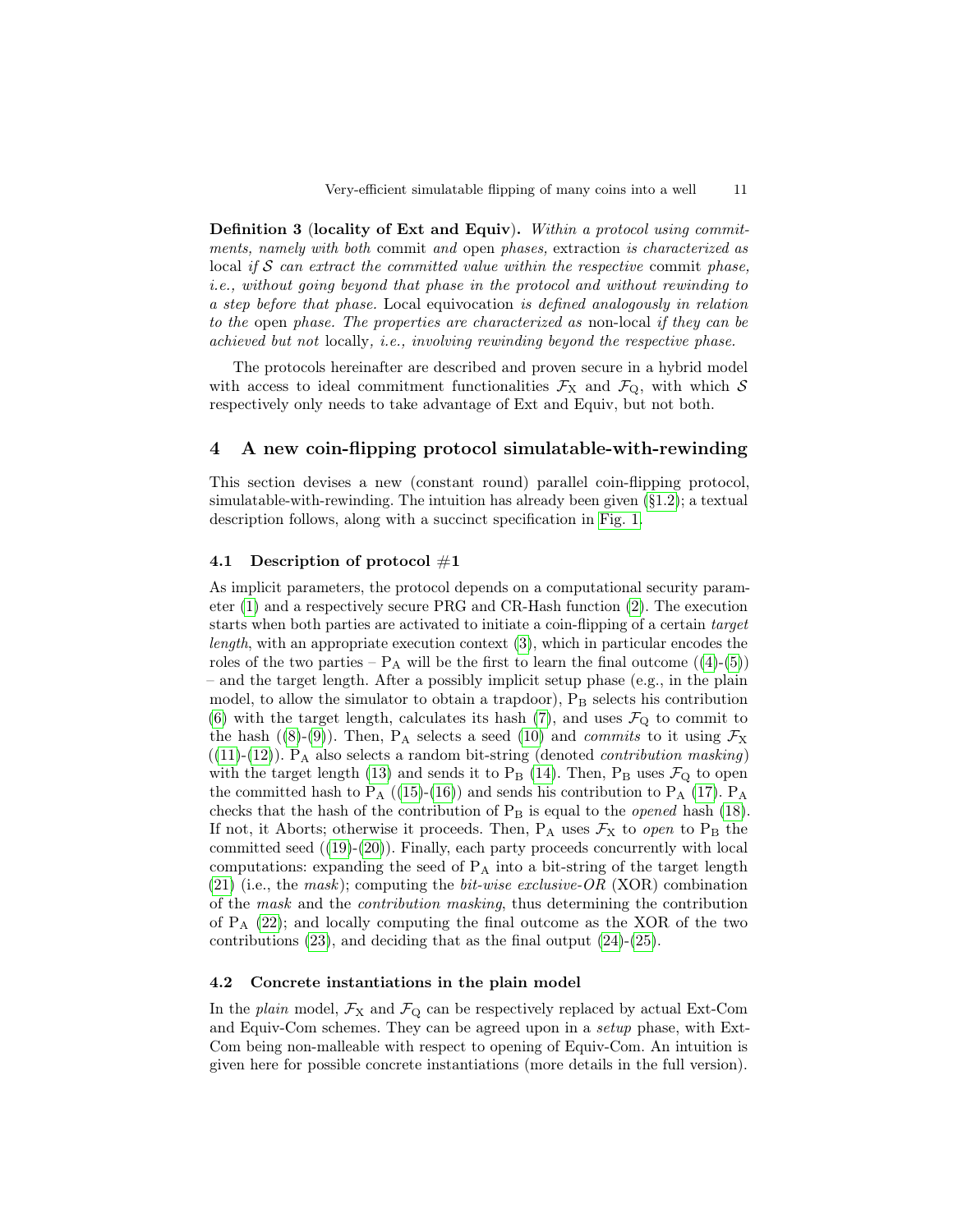<span id="page-11-16"></span><span id="page-11-15"></span><span id="page-11-14"></span><span id="page-11-13"></span><span id="page-11-12"></span><span id="page-11-11"></span><span id="page-11-10"></span><span id="page-11-9"></span><span id="page-11-8"></span><span id="page-11-7"></span><span id="page-11-6"></span><span id="page-11-5"></span><span id="page-11-4"></span><span id="page-11-3"></span><span id="page-11-2"></span><span id="page-11-1"></span><span id="page-11-0"></span>

| Implicit parameters. |                                                                                                                | $P_A: t_A \leftarrow^{\$} \{0,1\}^{\ell}$ (contribution masking) | (13)                                                                        |      |  |  |
|----------------------|----------------------------------------------------------------------------------------------------------------|------------------------------------------------------------------|-----------------------------------------------------------------------------|------|--|--|
|                      | Security parameters: $1^{\kappa}$                                                                              | (1)                                                              | $P_A \rightarrow P_B$ : (cf-masking-1, ctx, t <sub>A</sub> )                | (14) |  |  |
|                      | Primitives: $(PRG, \kappa_{PRG})$ , CR-Hash                                                                    | (2)                                                              | 3. Open contribution of $P_B$ (equivocable).                                |      |  |  |
|                      | 0. Initial input.                                                                                              |                                                                  | $P_B \rightarrow F_O$ : (open-ask, $(ctx, Q)$ )                             | (15) |  |  |
|                      | $ctx \equiv (sid, cfd, P_A, P_B)$                                                                              | (3)                                                              | $\mathcal{F}_{\Omega} \to P_A$ : (open-send, $(\mathit{ctx}, Q), h_B)$      | (16) |  |  |
|                      | $input_A \rightarrow P_A$ : (cf-start-1, ctx, $\ell$ )                                                         | (4)                                                              | $P_B \rightarrow P_A$ : (cf-contrib-2, ctx, $\chi_B$ )                      | (17) |  |  |
|                      | $input_B \rightarrow P_B$ : (cf-start-2, ctx, $\ell$ )                                                         | (5)                                                              | $P_A$ : If CR-Hash $(\chi_B) \neq h_B$ then ABORT                           | (18) |  |  |
|                      | 1. Commit contribution of $P_B$ .                                                                              |                                                                  | 4. Open contribution of $P_A$ .                                             |      |  |  |
|                      | $P_B: \chi_B \leftarrow^{\$} \{0,1\}^{\ell}$ (contribution of $P_B$ )                                          | (6)                                                              | $P_A \rightarrow \mathcal{F}_X$ : (open-ask, $(\mathit{ctx}, X)$ )          | (19) |  |  |
|                      | $P_B: h_B = CR-Hash(\chi_B)$ (short hash)                                                                      | (7)                                                              | $\mathcal{F}_{X} \rightarrow P_{B}$ : (open-send, $(\text{ctx}, X), s_A)$ ) | (20) |  |  |
|                      | $P_B \rightarrow F_Q$ : (commit, $(ctx, Q), h_B$ )                                                             | (8)                                                              | $P_A, P_B : s'_A = PRG[s_A](\ell)$ (seed expansion $\equiv$ mask)           | (21) |  |  |
|                      | $\mathcal{F}_{\mathcal{Q}} \to \mathcal{P}_{\mathcal{A}}$ : (receipt, $(\mathit{ctx}, \mathcal{Q}),  h_B )$    | (9)                                                              | $P_A, P_B: \chi_A = t_A \oplus s'_A$ (contribution of $P_A$ )               | (22) |  |  |
|                      | 2. Commit contribution of $P_A$ (extractable).                                                                 |                                                                  | 5. Final output (locally combine contributions).                            |      |  |  |
|                      | $P_A: s_A \leftarrow^{\$} \{0,1\}^{\kappa_{\text{PRG}}}$ (short seed)                                          | (10)                                                             | $P_A, P_B: \chi = \chi_A \oplus \chi_B$                                     | (23) |  |  |
|                      | $P_A \rightarrow \mathcal{F}_X$ : (commit, $(ctx, X), s_A$ )                                                   | (11)                                                             | $P_A \rightarrow output_A : (cf-output-1, ctx, \chi)$                       | (24) |  |  |
|                      | $\mathcal{F}_{\rm X} \rightarrow {\rm P}_{\rm B}$ : (receipt, $(\mathit{ctx}, {\rm X}),  \mathit{s}_{\rm A} )$ | (12)                                                             | $P_B \rightarrow output_B$ : (cf-output-2, ctx, $\chi$ )                    | (25) |  |  |

Fig. 1. Protocol  $\#1$  (Parallel coin-flipping (simulatable-with-rewinding). Legend:  $\kappa$  (cryptographic security parameter, e.g.,  $128 \equiv 1^{128}$ );  $\ell$  (target length, i.e., number of bits to coin-flip in parallel, e.g.,  $10^6$ , satisfying  $\ell \in O(poly(\kappa))$ ;  $\chi_p$  (contribution of  $P_p$ , for  $p \in \{A, B\}$ ; PRG[s]( $\ell$ ) (expansion of seed s, using the PRG, into a bit-string of length  $\ell$ );  $\kappa_{\text{PRG}}$  (length of PRG input-seed, consistent with  $\kappa$ ); X, Q (indices denoting extractable and equivocable); (ctx, x) (abbrevi[ation for](#page-27-9)  $(sid, (cfd, x), P_A, P_B)$ , where  $x \in \{X, Q\}$  – by including X and Q in the *context* information exchanged with the respective ideal Com functionalities  $(\mathcal{F}_X, \mathcal{F}_Q)$ , it is syntactically easier to replace them both by a single full-fledged ideal X&Q (multi-)Com functionality  $\mathcal{F}_{X&Q}$ .)

**Based on DDH intractability assumption.** For the Ext-Com scheme:  $P_A$ commits to the seed by sending a simple El-Gamal encryption [ElG85] of the seed; the simulator can extract if it knows the encryption key (a discrete-log); P<sup>A</sup> opens the seed by revealing the seed and the encryption randomness, thus letting  $P_B$  verify its correctness. For the Equiv-Com scheme:  $P_A$  commits to the hash by sending a simple Pedersen commitment  $[Ped92]$ ;  $P_B$  opens the hash by revealing the hash and the commitment randomness. The simulator can equivocate the opening if it knows the trapdoor (a discrete-log). Interestingly, both Com-sche[mes can](#page-28-5) have the same trapdoor, because the seed extraction and the hash equivocation are needed by the same simulator (in the role of  $P_B$ , when interacting with  $P_A^*$ ). The parameters can be agreed in a setup phase, with  $P_A^*$  proposing them (two generators in a multiplicative group where the DDH assumption holds) and giving a ZKPoK of their relation (the discrete-log between two generators). Basically, this can be a ZK adaptation of Schnorr's protocol [Sch91], e.g., as described in [LPS08, Fig. 3]. Overall, this requires only 9 exponentiations from each party (or 11, using more practical parameters), 5 of which are in the setup phase (amortizable across several coin-flippings).

A concrete application example. The S2PC-with-BitComs protocol presented in [Bra13], simulatable-with-rewinding, requires a simulatable coin-flipping to sample a random group element for each bit of input and output of the regular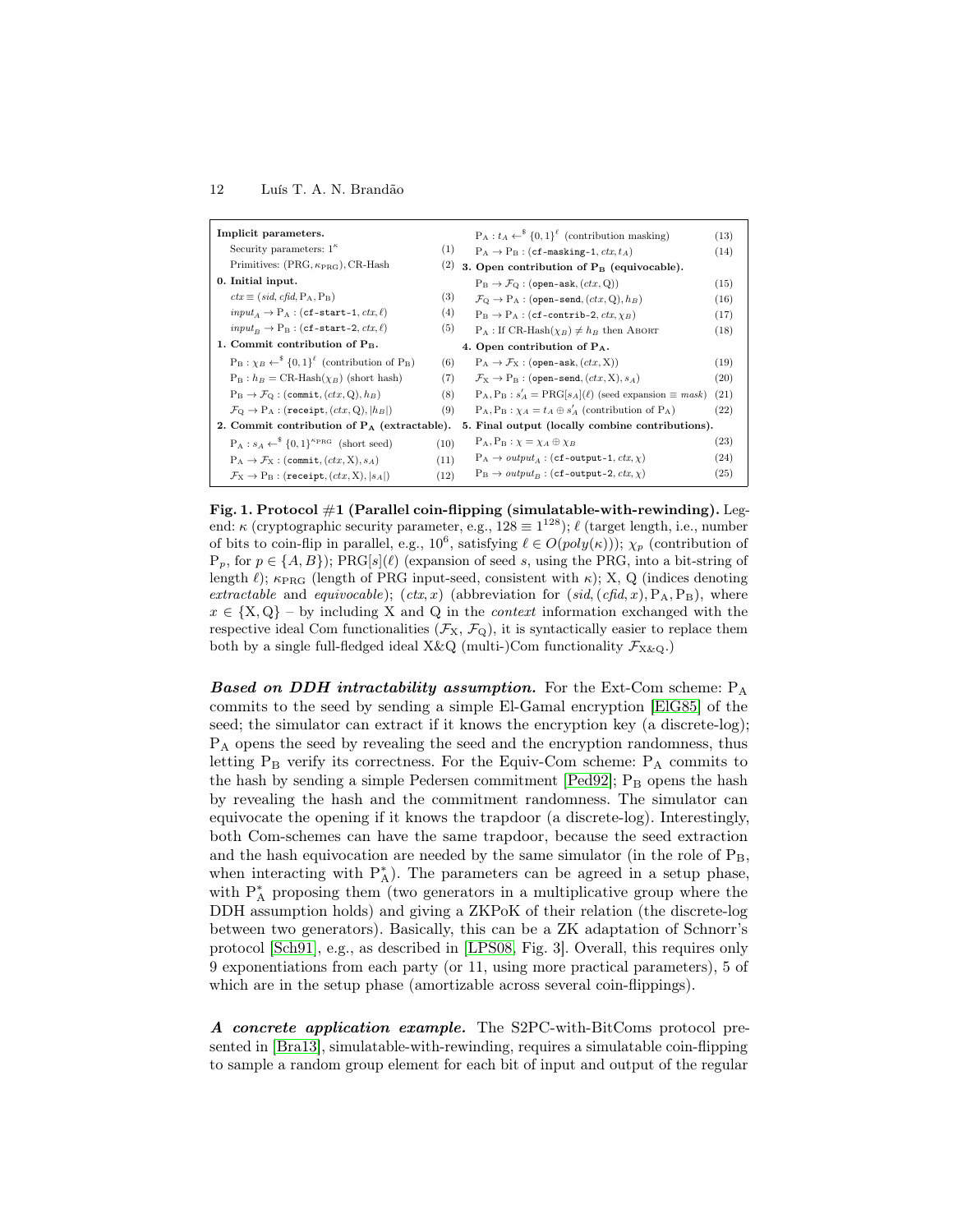<span id="page-12-0"></span>S2PC. (Improvements of the protocol can reduce the needed number and size of said group-elements.) There, the benchmark evaluation of S2PC-with-BitComs of AES-128 requires a simulatable fli[pping of about 1.18](par:protwithrewind:DDH-based-instantiation) million bits. As suggested therein, using a DDH assumption in groups over elliptic curves, an instantiation of the coin-flipping with the protocol of [Lin03] would require (for practical parameters) 7 exponentiations per party per block of 256 bits, and communication of about 12 blocks per block, i.e., overall about 32 thousand exponentiations and 12 megabits. In contrast, applying the new coin-flipping devised herein would overall require (with the instantiation suggested in the previous paragraph) less than a dozen exponentiations per party and slightly more than 2 megabits of communication, thus reduc[ing the](#page-29-0) complexity of the coin-flipping sub-protocol by more than 3,000 fold in nu[mber of e](#page-27-10)xponentiations and 6 fold in communication.

Based on PRG-based commitments. It is possible to avoid exponentiations by building Ext-Com and Equiv-Com schemes based on more basic primitives, such as regular commitments (i.e., hiding and biding but possibly not Ext and not Equiv). For example, Pass and Wee [PW09] analyze cut-and-choose based constructions (the full version of this paper explores improvements, e.g., using a random-seed-checking type of technique [GMS08]). Comparatively, those constructions require more concrete communication than the DDH based one, but still amortizable because it only applies to two short elements (one seed and one hash), and more online interactivity.

### 4.3 Security analysis

Proving security (i.e., simulatability) amounts to show a simulator  $(S)$  that, with an expected number of rewindings at most polynomial in the security parameter, induces in the ideal world a global output whose distribution is indistinguishable from the one in the real world. In the role of each party in a simulation,  $S$  must be ab[le \(with over](#page-10-1)whelming probability) to learn the contribution of the other possibly-malicious (black-box) party and still be in a position to open the needed complementary contribution, as if it was honestly random, and at the same time simulate the correct probability of early-abort.

**Theorem 1 (security of protocol**  $\#1$ ). Assuming a cryptographically secure PRG and CR-Hash, protocol  $#1$  securely-emulates (with computational indistinguishability) the ideal functionality  $\mathcal{F}_{MCF}$  of long bit-string coin-flipping between two-parties, in a stand-alone setting and in the  $(\mathcal{F}_X, \mathcal{F}_Q)$ -hybrid model, in the presence of static and computationally active rewindable adversaries. For each (polynomially arbitrarily-long) bit-string coin-flipping execution, each phase (commit and open) of  $\mathcal{F}_X$  and  $\mathcal{F}_Q$  is invoked only once for a short string; simulation is possible: without rewinding in the case of a malicious  $P_A^*$ ; with an expected polynomial number of rewindings in the case of a malicious  $P_B^*$ .

One-pass simulation (i.e., without rewinding), for malicious  $P_A^*$ . In the simulated execution,  $\mathcal{S}$  (in the role of  $P_B$ ) commits to a random hash value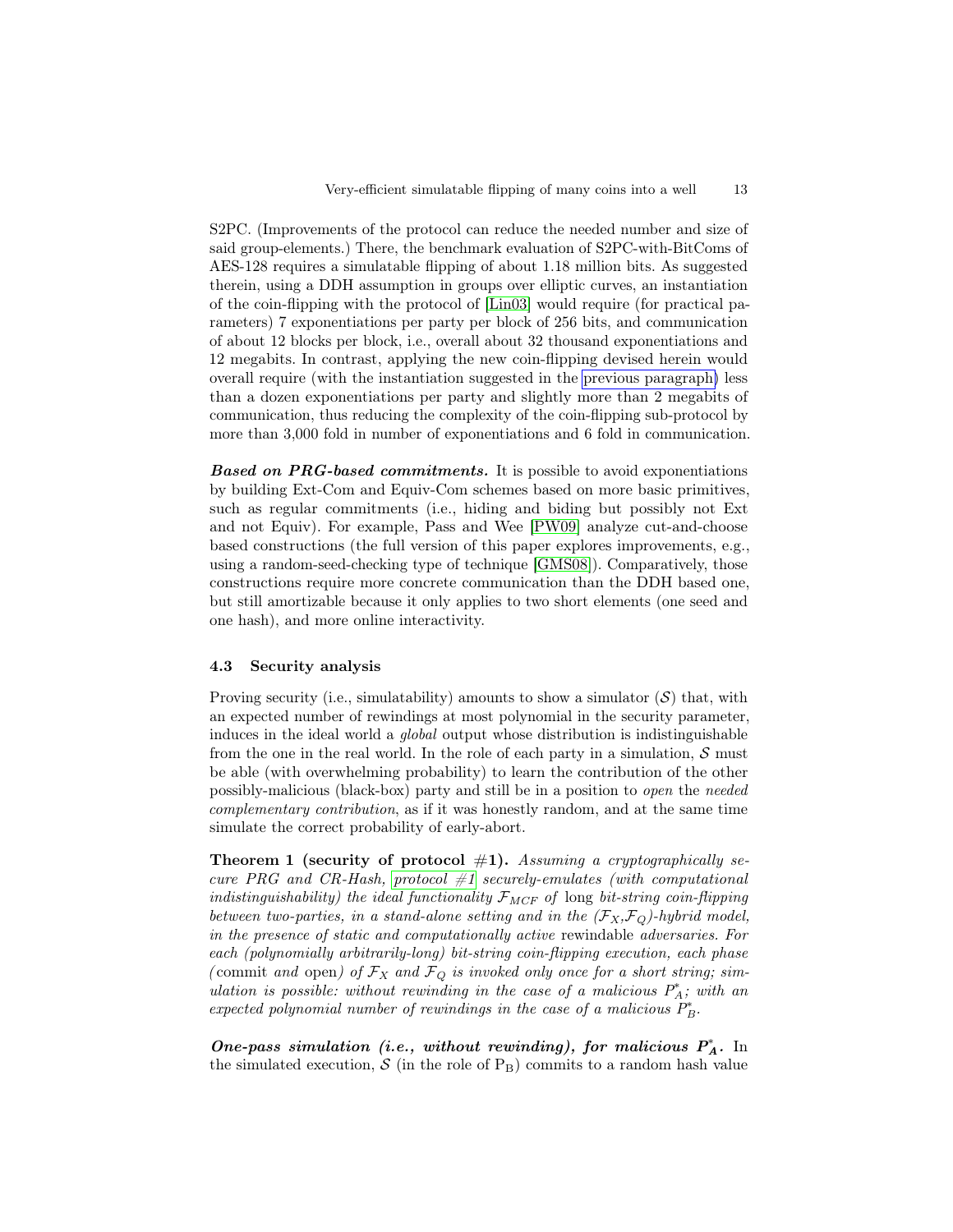(8). Then,  $S$  impersonates  $\mathcal{F}_X$  to extract from  $P_A^*$  the seed that  $P_A^*$  intended to commit (11). S computes the PRG expansion of the seed (as in  $(21)$ ). Then, upon receiving the [co](#page-11-3)ntribution masking of  $P_A^*$  (14), S combines it with the PRGexpansion of [the](#page-11-8) extracted seed (as in (22)), in order to learn the contribution [of](#page-11-9)  $P_A^*$ . Then, in the ideal world,  $S$  in the role of the ideal  $\widehat{P}_A^*$  receives from the ideal coin-flipping functionality  $\mathcal{F}_{MCF}$  the random target coin-flipping bit-string. S then computes the needed complementary con[trib](#page-11-14)ution of  $P_B$ , as the XOR between the target outcome and the contribution of  $P_A^*$ . S computes the hash of this complementary contribution (as in (7)) and in the role of  $\mathcal{F}_{Q}$  it equivocates its opening to be such hash value  $(16)$ . Finally, S also sends the complementary contribution to  $P_{A}^{*}$  (17). Since the ideal  $\mathcal{F}_{X}$  is impersonated by S (respectively, in the plain model, since Equiv-Com is non-malleable with respect to opening of Ext-Com), it follows that  $P_A^*$  can only either open the contribution (19) that has been extracted by  $S$ , or abort without successfully opening her contribution. In case of abort by  $P_A^*$ , S emulates an abort; otherwise, S lets  $\mathcal{F}_{MCF}$  continue the execution in the ideal world (i.e., send the bit-string to the ideal  $P_B$ ) and S outputs in the ideal world what  $P_A^*$  outputs in the simulation. (In the plain model, equivocability and/or extractability of Ext-Com and/or Equiv-Com may require either local rewinding or rewinding in a setup phase, but that is irrelevant in the [hyb](#page-11-10)rid model.)

# Simulation with explicit rewinding, for malicious  $P_B^*$ .

- First iteration. In the simulated execution, S in the role of an honest  $P_A$ interacts until receiving the contribution of  $\mathrm{P}_{\mathrm{B}}^{*}$  and verifying its hash against the respective opening (18). If  $P_B^*$  aborts until this step (including by an invalid opening), then  $S$  emulates an abort, otherwise it proceeds.
- − Get target outcome. S in th[e role o](#page-27-4)f ideal  $\widehat{P}_{B}^{*}$  receives from  $\mathcal{F}_{MCF}$  in the ideal world the target outcome and uses it to compute the needed complementary cont[ribu](#page-11-15)t[ion](#page-11-6) of  $P_A$  in the simulated execution, namely the XOR between the [targ](#page-11-8)e[t ou](#page-11-9)tcome and the contribution of  $\mathrm{P}_{\mathrm{B}}^{*}.$
- [D](#page-11-10)etermine upper-bound of rewindings. S determines an upper bound number of rewindings ( $\#rw$ -bound) needed for the next simulation stage. This can be based on the strategy of Goldreich and Kahan [GK96], which in this case means rewinding, possibly a super-polynomial number of times, to repeat committing a random contribution of  $P_A$  ((11)-(14)). and expecting to obtain an opening of the contribution of  $P_B$  ((16)-(17)), until indeed obtaining a successful opening (18) an adequate polynomial (e.g., quadratic) number of times, and estimating therefrom an adequate probability of non-abort by  $P_A$ , and defining #rw-bound as the inverse of said estimate. An intuition for the expected polynomial number of rewindings is that a negligible probability of non-abort also implies a negligible probability that the simulation reaches this estimation stage. (Using a more involved argument about the hiding property of the PRG-based Ext-Com of the contribution of  $P_A$ , the full version of the paper explores the possibility of a different simulation strategy, with a static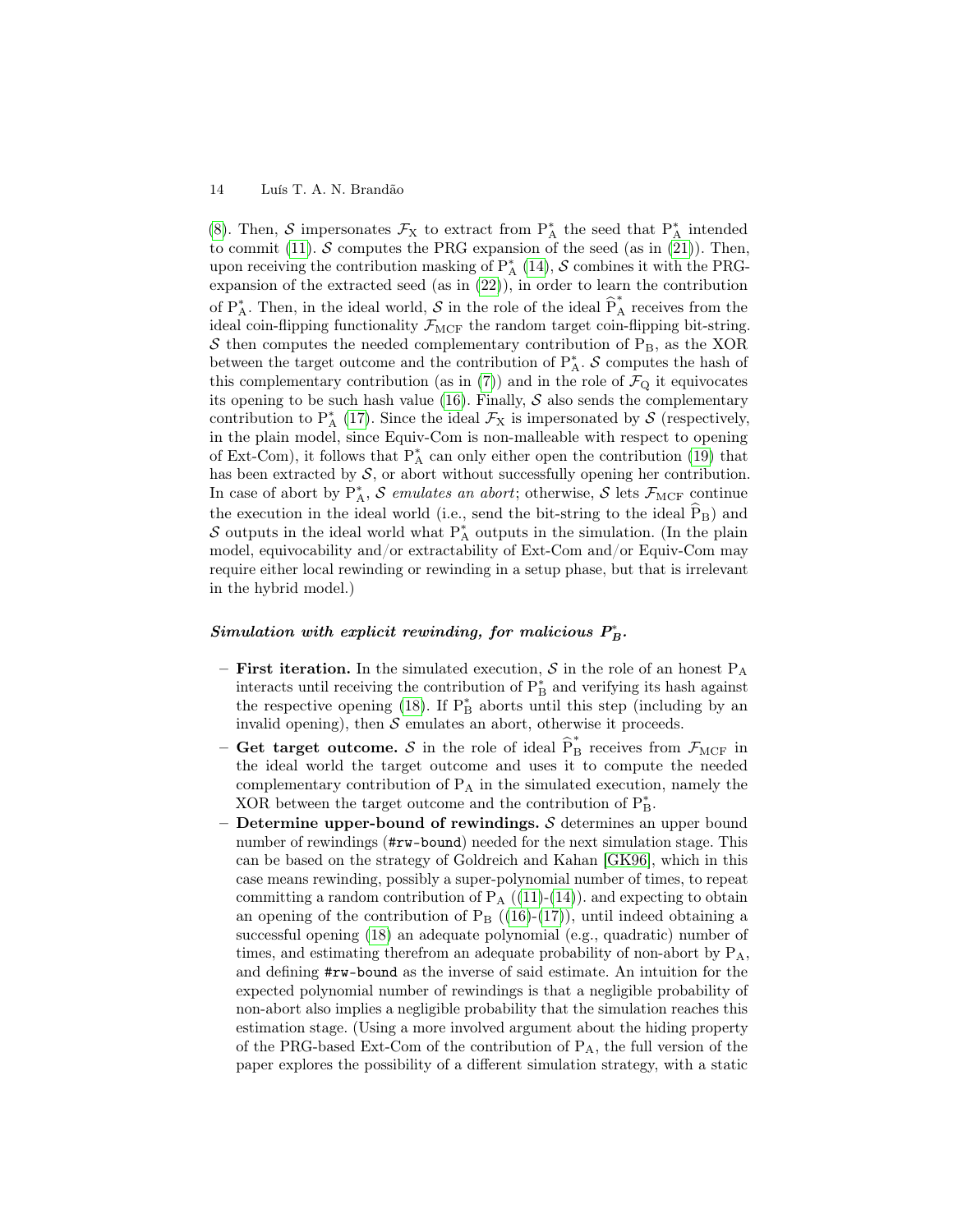super-polynom[ial](#page-11-5) upper bound #rw-bound instead of one depending on a dynamic estimation of the non-abort probability.)

– Induce target outcome. S rewinds and selects  $(10)$  and commits  $(11)$  to a new random seed of P<sub>A</sub>. Then, S computes and sends to  $P_B^*$  a contribution masking of  $P_A$  (14), computed as the XOR combination of the needed complementary contribution and the PRG-expansion of the seed (instead of a random cont[ribu](#page-11-11)tion masking (13)). Since the Ext-Com+PRG-based commitment of the contribution of  $P_A$  is semantically hiding, the probability of abort by  $P_B^*$  changes at most by a negligible amount in comparison with the previous stage. If  $P_B^*$  subsequently opens his contribution successfully  $((16)-(18))$ , then S continues the simulation until the end and outputs in the ideal world whatever  $P_B^*$  outputs in the real world, even if  $P_B^*$  aborts before receiving the opening of the seed of  $P_A$  (20). Otherwise, if  $P_B^*$  aborts without successfully opening his contribution,  $S$  rewinds and replays again as just described, again and again until either obtaining a successful opening of the contribution of  $P_B^*$  (equal to the one already known by  $S$ ) and in that case leading the simulation to an e[nd, or until reaching](#page-1-0) the #rw-bound bound, and in that case it emulates an abort in the ideal world.

# <span id="page-14-0"></span>5 A new UC commitment scheme

This section devises a new UC commitment scheme, i.e., one-pass-simulatable and with local Ext and Equiv properties, usable in the traditional template of coin-flipping to *commit* and *open* the contribution of  $P_A$ .

### 5.1 More intuition

Besides the Ext-Com, Equiv-Com, PRG and CR-Hash, the new protocol embeds three main ingredients, in a sequence of optimizations:

- a cut-and-choose: P<sup>A</sup> builds several instances of short commitments and then  $P_B$  checks the correctness of some (the *check* instances) to gain *some* confidence that a majority of the others (the evaluation instances) are correct;
- $-$  **authenticators**: allows the simulator to anticipate whether individual instances are good or bad, thus gaining assurance about correct extraction;
- an **information dispersal algorithm** (IDA): allows *spliting* the target message  $m$  into smaller *fragments*, and allows *recovery*) of the original message from a sufficient portion of those fragments (essentially, based on a threshold erasure code); using an IDA enables the size of each instance of the cut-andchoose to be reduced proportionally to the number of instances.
- 5.1.1 Cut-and-choose warmup. A simple (yet innefficient) UC-com scheme:
- **Commit phase.**  $P_A$  produces several seeds, builds an Ext-Com of each, and also an Equiv-Com of a CR-Hash (hereafter denoted global hash) of the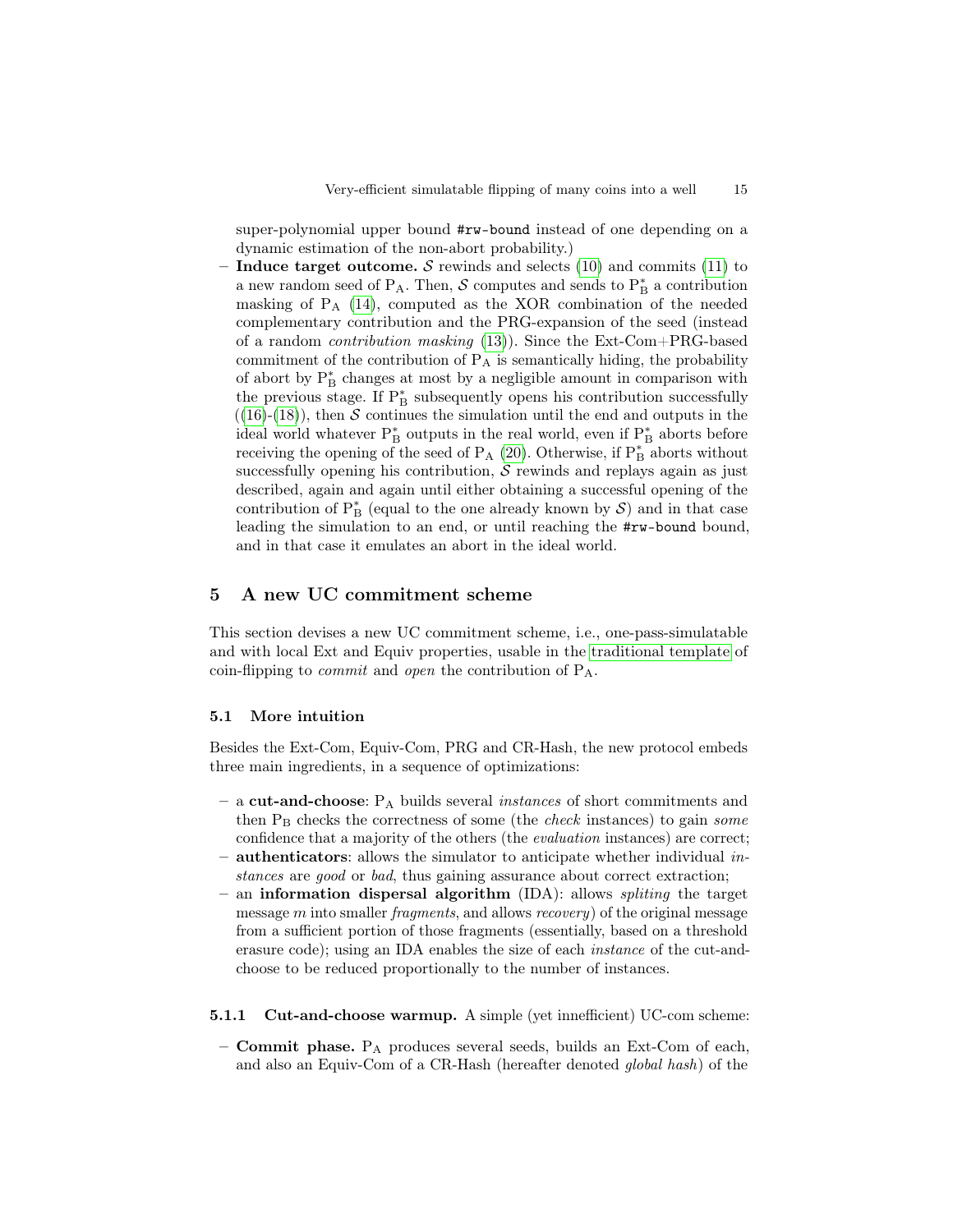<span id="page-15-0"></span>sequence of PRG-expansions of all seeds. Then,  $P_B \; cuts$  the set of instances of seed-commitments into two random complementary subsets, and chooses one for a check operation and the other for an evaluation operation. For each evaluation instance,  $P_A$  uses the respective PRG-expansion to XOR-mask the *target message*, and sends the respective *message masking* to  $P_B$ .

**Open phase.**  $P_A$  reveals the message m, letting  $P_B$  compute all used masks, one for each evaluation instance, namely the XOR of the message with each respective masking.  $P_A$  also opens all *check* seeds, letting  $P_B$  compute the respective PRG-expansions and verify that they are equal to the computed masks. Finally,  $P_A$  opens the committed global hash, letting  $P_B$  verify that it is equal to the one that can be obtained from all PRG-expansions. Otherwise, if the global hash verification fails,  $P_A$  rejects the opening of m.

This has the needed simulatability properties (though high communication complexity: target length  $\ell$  multiplied by number e of *evaluation* instances):

- $-$  **Hiding.** In the *commit* phase, the message is hidden from  $P_B$ , by a one-timepad of PRG-expansions (the masks).
- **Binding.** In the *open* phase,  $P_A$  is bound to open a single message: by collision resistance of CR-Hash, P<sup>A</sup> can only know one mask per evaluation instance that leads to the correct global hash; thus,  $P_A$  can only successfully open the message that for all evaluation instances is equal to the XOR of such mask and the respective *masking*.
- **Equivocation.** In the *open* phase, the equivocator-simulator  $(S^Q)$  in the role of P<sup>A</sup> can open any desired fake message, by revealing the message, opening the correct seeds of check instances and then equivocating the needed fake global hash (without revealing the respective seeds of evaluation instances).
- Extractability. In the *commit* phase, the extractor-simulator  $(S^X)$  in the role of  $P_B$  extracts the seed of each evaluation instance, then uses its PRGexpansion to unmask the respective masking into a tentative message. If a majority of the tentative messages are equal, then  $S<sup>X</sup>$  chooses their value as the correct one. Otherwise  $S^X$  guesses that  $P_A$  will not be able to successfully open any message in the later [open p](#page-26-3)hase. Conditioned on a future successful verification of the global hash, the probability that the majority of the extracted seeds are correct is, with adequate cut-and-choose parameters [SS11, §A], overwhelming in the total number of instances. For example, slightly more than 40 bits of statistical security, i.e., a probability of wrong extraction less that two to the minus 40, is obtained using 123 instances, 74 of which for check and 49 of which for evaluation [Bra13, Table 2].

**5.1.2** Authenticator aid. Statistical security can be improved by giving  $S^X$ the ability to decide whether isolated evaluation instances are good or bad. With such capability,  $S^X$  extracts an incorrect message only if all *check* instances are *good* and all *evaluation* instances are *bad*, i.e., only if a malicious  $P_A^*$  anticipates the exact cut-and-choose partition. The new rationale about probabilities is similar to that of the forge-and-lose type of technique recently devised for more general S2PC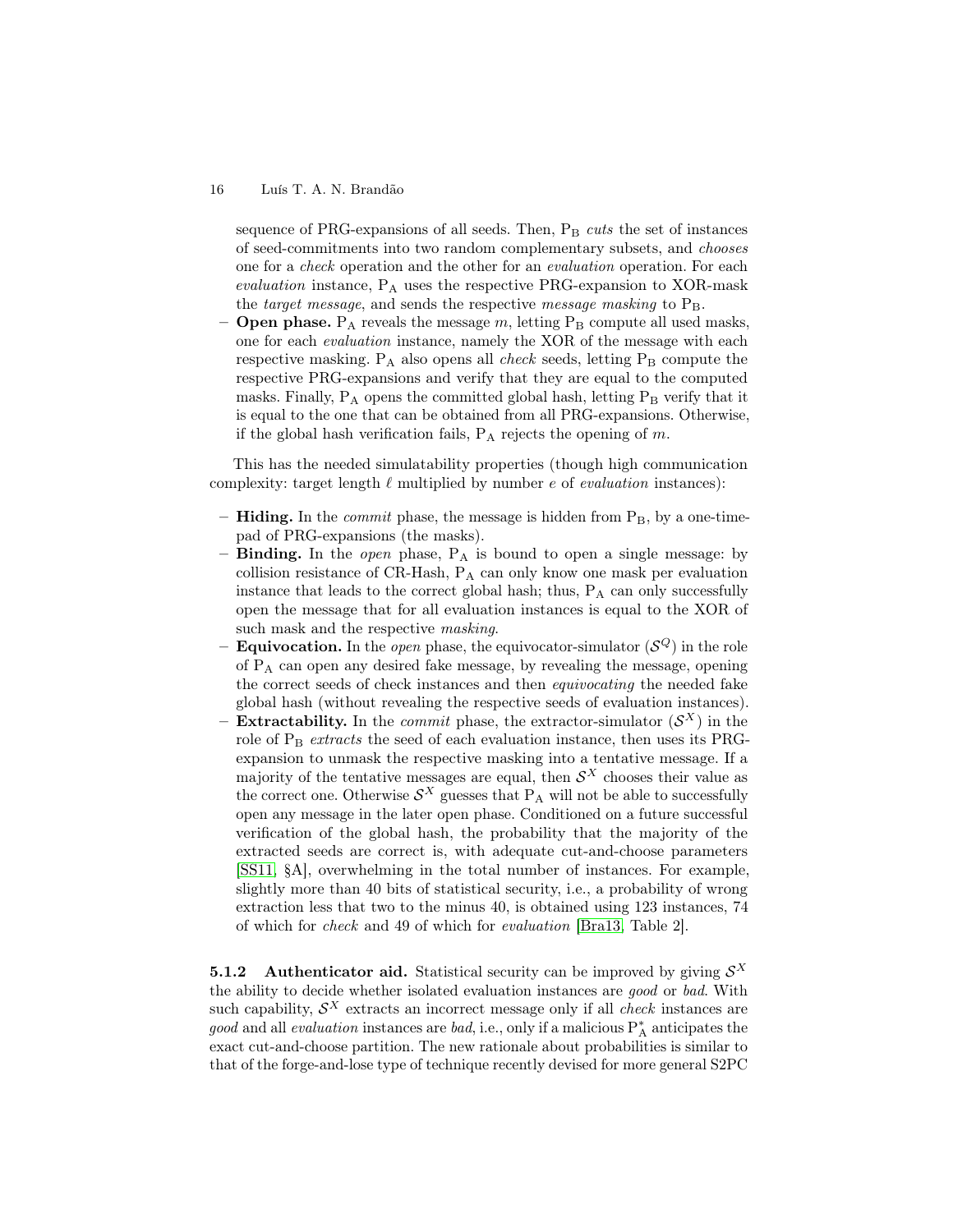<span id="page-16-0"></span>protocols based on a cut-and-choose of garbled-circuits [Bra13, Lin13, HKE13]. Essentially, the success criterion changes from "at least a majority of correct instances" to "at least one correct instance." For example, 40 bits of statistical security can now be obtained with 41 or 123 instances, by respectively limiting evaluation instances to be at most 20 or 8. Since only evaluation instances are relevant in terms of communication, with 123 instances this corresponds to a 6-fold reduction in communication.

The intended verifiability is achieved by augmenting each evaluation instance with a short *authenticator* that allows  $S^X$  to verify whether or not each extracted seed is consistent with each respective anticipated tentative message. Specifically, when  $S<sup>X</sup>$  extracts a seed and uses its seed-expansion to unmask the respective masking received from  $P_A$ , only two things may happen: either (i)  $S^X$  gets a correctly *authenticated* message, which must be the only one that  $P_A$  can later successfully open, i.e., this is a *good* instance; or (ii)  $S<sup>X</sup>$  gets an incorrectly authenticated message, implying that a successful opening by a malicious  $P_A^*$  will reveal a mask different from the seed-expansion, i.e., this is a bad instance.

The authenticator is implemented as a function that relates the message and the nonce in a non-trivial way, to ensure that it is infeasible for  $P_A^*$  to produce a masking for which two different unmaskings yield authenticated messages. Also, in order to allow equivocation by  $S^Q$  (when in the role of  $P_A$ ), the authenticator is masked by an equivocable mask. This means that the authenticator cannot simply be a CR-Hash function (i.e., without an unpredictable input) of the masked fragment, least  $P_A^*$  would in that case (by maliciously using a mask different from the seed-expansion) be able to induce a collision by crafting a special mask different from the seed-expansion. Instead, the authenticator can be achieved by means of a universal hash family, such that he probability of collision is independent of the choices of  $P_A^*$ . This can be implemented by introducing a random unpredictable value (a *nonce*) that P<sub>B</sub> discloses to P<sub>A</sub><sup>\*</sup> only after P<sub>A</sub><sup>\*</sup> becomes bound to her choices, e.g., after committing to the seeds and global hash. This nonce acts like an identifier of the hash from the universal hash family.

In concrete, the authenticator can for example be an algebraic field-multiplication between the nonce and a CR-hash of the message. If the image space of the CR-Hash is the set of bit-strings of some fixed length (e.g, 256 bits), the nonce can be uniformly selected from the non-null elements of a Galois field with characteristic 2, modulo an irreducible polynomial of degree equal to the hash length. This ensures that the authenticators of any two known messages (which by assumption would necessarily have different CR-Hash) would have an unpredictably offset. Conversely, a successful forgery by  $P_A^*$  would require guessing this offset, in [order t](#page-29-7)o make the real mask have such (bit-wise XOR) offset with the seed-expansion. (Some optimizations are possible, requiring a more involved explanation and/or correlation-robust type of assumptions – details in the full version of the paper.)

5.1.3 IDA support Communication is drastically reduced by using a threshold information dispersal algorithm (IDA) [Rab89]. The IDA enables splitting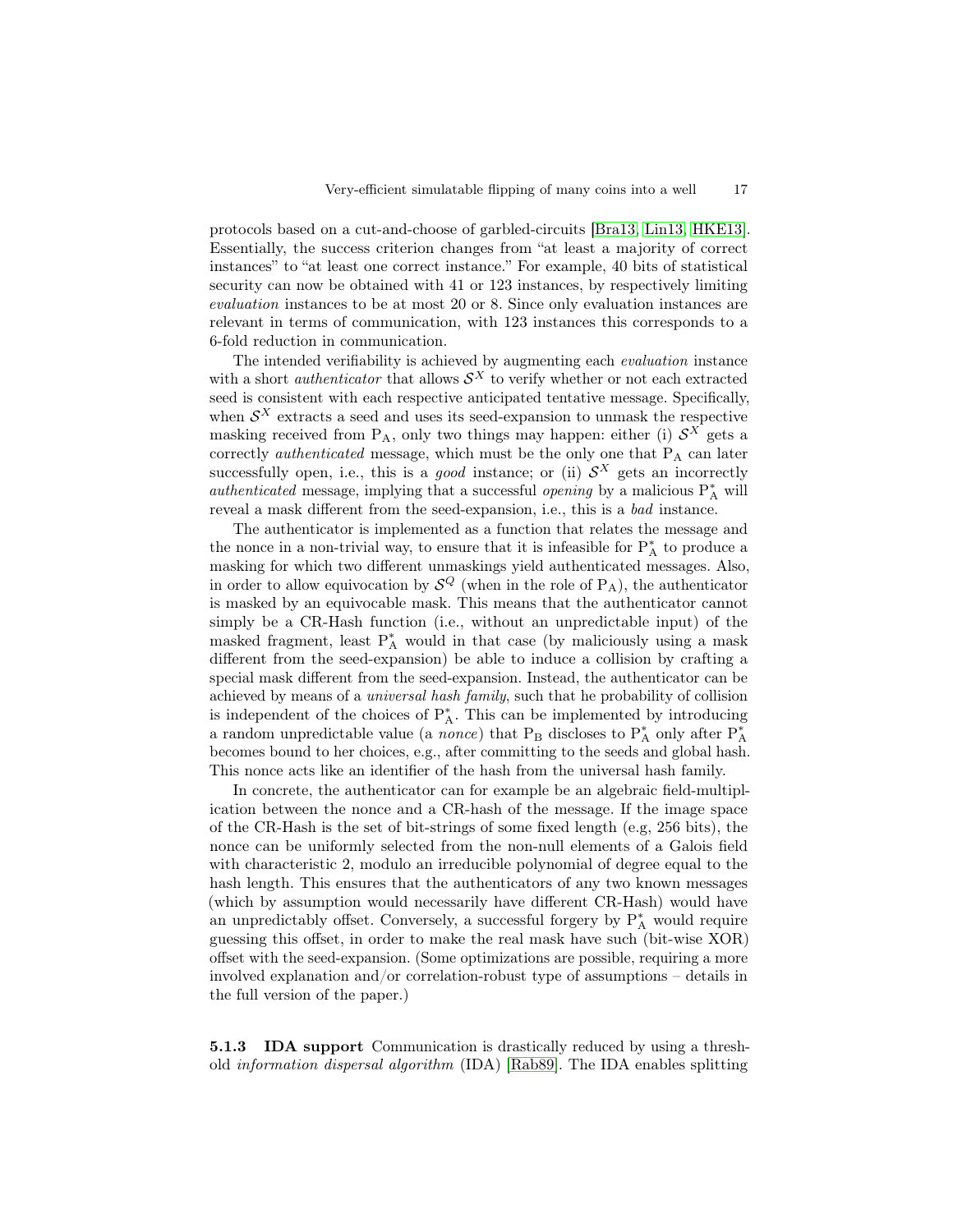<span id="page-17-1"></span>(i.e., *dispersing*) the original message m into several (e) fragments, such that  $m$  can be reconstructed from any subset with at least a threshold number  $t$ of good fragments, each with a *reduced length me/t*. Essentially, any  $t$ -out-of-e erasure-code can be used. based on XOR operations and with linear time encoding and decoding. This IDA does not need to hide the original message, as would a full-fledged secret-sharing scheme [Sha79, Kra94], because for each of the e  $evaluation$  instances of the cut-and-choose,  $P_B$  only receives a masked version of the respective authenticated fragment, instead of several masked versions of the same authenticated message. It also does not need to support error-correction [RS60] (i.e., of semantic errors), because the authenticator mechanism already gives  $S^X$  (in the role of P<sub>B</sub>) the ability [to dete](#page-28-6)[ct error](#page-29-8)s and thus simply discard badly-authenticated fragments.  $S<sup>X</sup>$  reconstructs m from any subset of at least t well authenticated fragments. The communication complexity is thus proportional to  $e/t$ . This can be made asymptotically close to 1 as desired, as  $\ell$  increases.

It is interesting to notice that parties only need to encode; only the simulator needs to decode. A rateless code is also possibl[e, w](#page-21-0)ith appropriate probabilistic considerations – there are very efficient instantiations, e.g., [Lub02, Sho06].

<span id="page-17-0"></span>The statistical security is again changed, with the new criterion for successful extraction requiring a number of good evaluation instances at least as high as the recovery thres[hold. F](#page-18-0)urthermore, the fragmentation also reduces the sum of [all PR](#page-20-0)G-expansion lengths, as well as the length of the sequence of masks whose hash needs to be calculated. Concrete parameters are given in Table 1.

## [5](#page-18-0).2 Description of protocol  $#2$

The protocol is s[ucci](#page-18-2)nctly described in Fig. 2. For further intuition, a pictorial sketch is provided in Fig. 3. The parties agree on security parameters (computational and statistic) and other consistent elements: the cut-and-choose parameters (with a fixed number of check and evaluation instances) (26); a PRG and a CR-Hash functions (27); the IDA scheme and parameters (28); and an authenticator mode  $(29)$  (in Fig. 2, the stratcher mode corresponds to the description given in §5.1.2) and respective parameters (30). The loose mode (discussed in the full version of the paper) allows removing some s[tep](#page-18-3)s of the protocol (namely avoidin[g th](#page-18-4)e Equiv-Com of the hash of the message being committed) but requires a [str](#page-18-5)o[nge](#page-18-6)r assumption about the authenticator function.

## 5.2.1 X-commit phase  $(P_A$  commits a messag[e to](#page-18-7)  $P_B$ )

[–](#page-18-8) 1.a. Commit instances. Upon b[ein](#page-18-9)g [ini](#page-18-10)tialized to commit  $m(31)$ ,  $P_A$ selects n random seeds (32) (e.g., 119) and uses  $\mathcal{F}_{X}$  to commit individually to each of them  $((33),(34))$ . P<sub>A</sub> uses the PRG to expand each seed  $s_j$  into a string  $s'_j$  with a *reduced-length* (equal to the target length  $\ell$  divided by the IDA recovery-threshold t) extended by an *authenticator-length*  $\ell_a$  (35).  $P_A$  calculates the *global hash h* as the CR-hash of the concatenation of all seed-expansions (36).  $P_A$  then uses  $\mathcal{F}_Q$  to commit to h ((37),(38)). If in the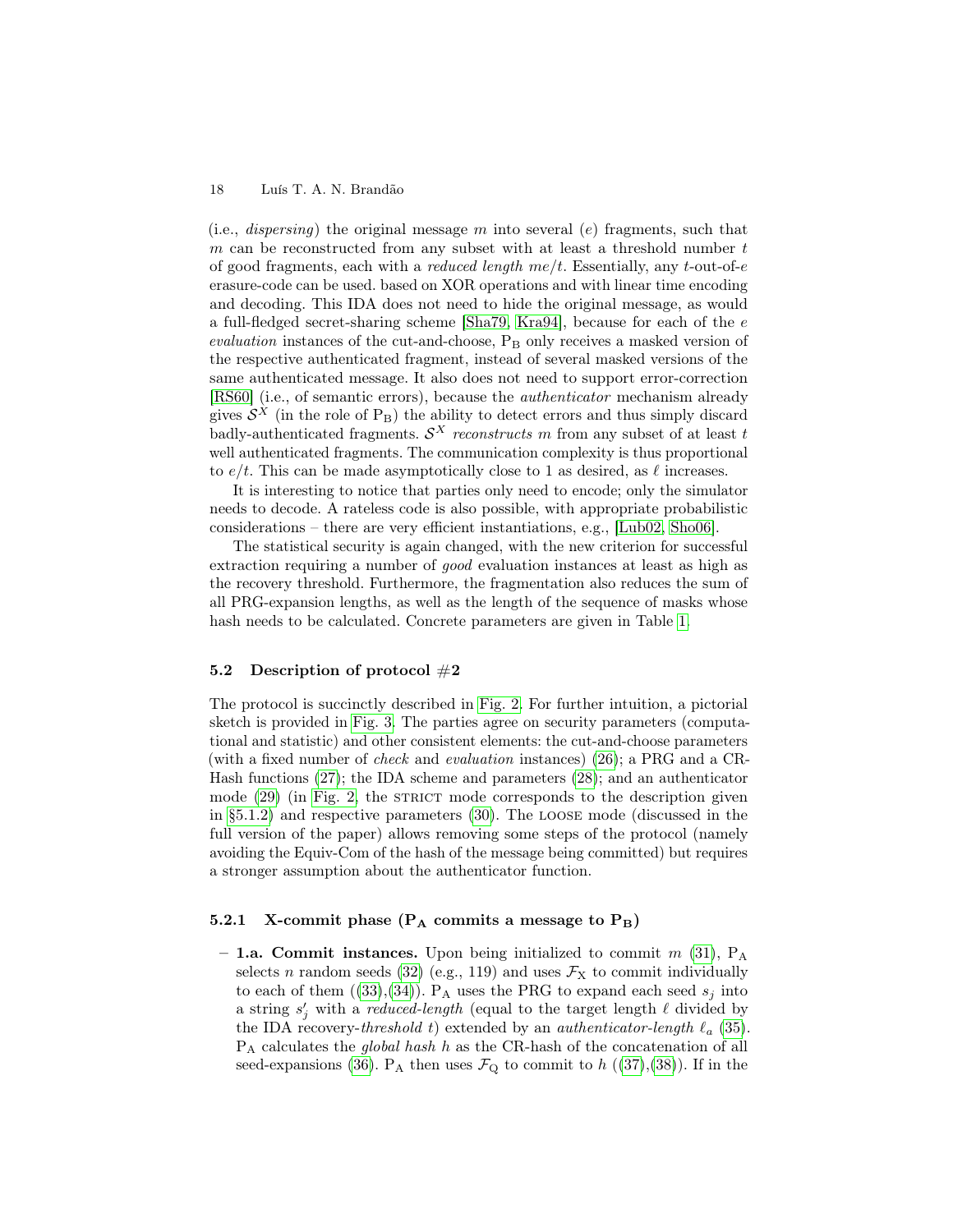<span id="page-18-28"></span><span id="page-18-23"></span><span id="page-18-22"></span><span id="page-18-21"></span><span id="page-18-16"></span><span id="page-18-15"></span><span id="page-18-14"></span><span id="page-18-13"></span><span id="page-18-12"></span><span id="page-18-11"></span><span id="page-18-10"></span><span id="page-18-9"></span><span id="page-18-8"></span><span id="page-18-7"></span><span id="page-18-6"></span><span id="page-18-5"></span><span id="page-18-4"></span><span id="page-18-3"></span><span id="page-18-2"></span><span id="page-18-1"></span><span id="page-18-0"></span>

| Implicit parameters.                                                                   |      | IDA: $(t, \text{IDA}[t]_{split}, \text{IDA}[t]_{recover})$                                              | (28) |
|----------------------------------------------------------------------------------------|------|---------------------------------------------------------------------------------------------------------|------|
| Security parameters: $1^{\kappa}$ , $(1^{\sigma}, n, v, e)$                            | (26) | $AUTH MODE \in \{STATET, LOOSE\}$                                                                       | (29) |
| Primitives: $(PRG, \kappa_{PRG})$ , CR-Hash                                            | (27) | Authenticator parameters: $\{\alpha, \ell_a =  \alpha , \ell_z\}$                                       | (30) |
| 1. X-Commit phase.                                                                     |      |                                                                                                         |      |
| $input_A \rightarrow P_A$ : (commit, sid, cid, $P_A$ , $P_B$ , m)                      | (31) | $P_A \rightarrow \mathcal{F}_Q$ : (commit, $(ctx, (Q, +)), \eta$ )                                      | (40) |
| <b>1.a.</b> Commit instances. For $j \in [n]$ :                                        |      | $\mathcal{F}_{\mathcal{Q}} \to \mathcal{P}_{\mathcal{B}}$ : (receipt, $(\mathit{ctx}, (Q, +)),  \eta )$ | (41) |
| $P_A: s_j \leftarrow^{\$} \{0,1\}^{\kappa_{\text{PRG}}}$ (seed)                        | (32) | 1.b. Cut-and-choose. $(n = e + v)$                                                                      |      |
| $P_A \rightarrow \mathcal{F}_X$ : (commit, $(\text{ctx}, (X, j)), s_i)$                | (33) | $P_B: (J_V, J_E) \leftarrow^{\$} \text{Partition}[v, e](n)$                                             | (42) |
| $\mathcal{F}_{X} \rightarrow P_{B}$ : (receipt, $(\text{ctx}, (X, j)),  s_i )$         | (34) | $P_B: z \leftarrow^{\$} \{0,1\}^{\ell_z}$ (nonce)                                                       | (43) |
| $P_A: s'_i = PRG[s_i] ( [  m /t + \ell_a ] )$                                          | (35) | $P_B \rightarrow P_A$ : (c&c, sid, cid, $P_B$ , $P_A$ , ( $J_V$ , $J_E$ , z))                           | (44) |
| $P_A: h = CR\text{-Hash}(  _{j\in[n]}s'_j)$ (global hash)                              | (36) | 1.c. Message masking.                                                                                   |      |
| $P_A \rightarrow \mathcal{F}_Q$ : (commit, $(\text{ctx}, Q), h)$                       | (37) | $P_A: \langle m'_i : j \in J_E \rangle \leftarrow IDA[t]_{split}(m, J_E)$                               | (45) |
| $\mathcal{F}_{Q} \rightarrow P_{B}$ : (receipt, $(ctx, Q),  h $ )                      | (38) | $P_A: a_j = \alpha(m'_i, z): j \in J_E$ (authenticators)                                                | (46) |
| If AUTHMODE $=$ <sup>7</sup> STRICT, then:                                             |      | $P_A: t_i = (m'_i  a_i) \oplus s'_i : j \in J_E$ (maskings)                                             | (47) |
| $P_A: \eta = \text{CR-Hash}(m)$ (hash of message)                                      | (39) | $P_A \rightarrow P_B$ : (maskings, sid, cid, $P_A$ , $P_B$ , $  _{j \in J_E} t_j)$                      | (48) |
| 2. Q-Open phase.                                                                       |      |                                                                                                         |      |
| $input_A \rightarrow \mathrm{P_A}$ : (open, $sid, \, cid, \mathrm{P_A}, \mathrm{P_B})$ | (49) | $P_B: s'_i = t_j \oplus (m'_j    a_j) : j \in J_E$ (tentative masks)                                    | (56) |
| 2.a. Reveal message.                                                                   |      | 2.b. Obtain check maskings.                                                                             |      |
| $P_A \rightarrow P_B$ : (reveal, sid, cid, $P_A$ , $P_B$ , m)                          | (50) | $P_A \rightarrow \mathcal{F}_X$ : (open-ask, $(\text{ctx}, (X, j)))$ : $j \in J_V$                      | (57) |
| If AUTHMODE $=$ <sup>7</sup> sTRICT, then:                                             |      | $\mathcal{F}_{X} \to P_{B}$ : (open-send, $(\text{ctx}, (X, j)), s_{i}) : j \in J_{V}$                  | (58) |
| $P_A \rightarrow \mathcal{F}_Q$ : (open-ask, $(\text{ctx}, (Q, +)))$                   | (51) | $P_B: s'_j = PRG[s_j] (  m /t + \ell_a]) : j \in J_V$                                                   | (59) |
| $\mathcal{F}_{Q} \rightarrow P_{B}$ : (open-send, $(ctx, (Q, +)), \eta$ )              | (52) | 2.d. Verify global hash.                                                                                |      |
| $P_B$ : If CR-Hash $(m) \neq \eta$ then ABORT                                          | (53) | $P_A \rightarrow \mathcal{F}_Q$ : (open-ask, $(\mathit{ctx}, Q)$ )                                      | (60) |
| 2.b. Obtain evaluation maskings.                                                       |      | $\mathcal{F}_{\text{Q}} \to \text{P}_{\text{B}}$ : (open-send, $(\text{ctx}, Q), h)$                    | (61) |
| $P_B: \langle m'_i : j \in J_E \rangle \leftarrow IDA[t]_{split}(m, J_E)$              | (54) | $P_B$ : If CR-Hash $(  _{j \in [n]} s'_j) \neq h$ then ABORT                                            | (62) |
| $P_B: a_j = \alpha(m'_i, z) : j \in J_E$ (authenticator)                               | (55) | $P_B \rightarrow output_B$ : (accept, sid, cid, PA, P <sub>B</sub> , m)                                 | (63) |

<span id="page-18-27"></span><span id="page-18-26"></span><span id="page-18-25"></span><span id="page-18-24"></span><span id="page-18-20"></span><span id="page-18-19"></span><span id="page-18-18"></span><span id="page-18-17"></span>Fig. 2. Protocol  $#2$  (UC commitment scheme). Legend: legend of Fig. 1 also applies;  $\sigma$  (statistical security parameter, e.g.,  $40 \equiv 1^{40}$ );  $n, v, e$  (numbers of total instances, check instances and evaluation instances); [n] (set of the first n positive integers); Partition $[v, e](n)$  (set of possible partitions of  $[n]$ , into a pair of complementary subsets, the first with v elements, and the second with the remaining  $e$ ). IDA[t] (information dispersal algorithm (erasure code) [with](#page-18-11) recovery threshold of t fragments; it has sub-algorithms  $split$  and  $recover$ ; if  $e$  and  $v$  are fixed in a setup phase they must satisfy  $((n - b)!e!) / ((e - b)s!) \leq 2^{-\sigma}$  $((n - b)!e!) / ((e - b)s!) \leq 2^{-\sigma}$ , where  $b = e - t + 1$  is the number of bad instances in an optimal attack);  $\alpha$  (authenticator function);  $\ell_z$  (leng[th o](#page-18-14)f nonce);  $\ell_a$  (length of authenticator output, e.g., 256 bits).

STRICT mode,  $P_A$  also computes the hash o[f th](#page-18-15)e message  $m$  (39) and then uses  $\mathcal{F}_{Q}$  to commit to said hash  $((40),(41)).$ 

- $-$  1.b. Cut-and-choose.  $P_B$  decides a random cut-and-choose partition (42) (e.g., identifying 73 instances for check and 46 for evaluation) and a random nonce  $z$  (43) and sends them both to  $P_A$  (44).
- 1.c. Message masking.  $P_A$  uses the threshold IDA to *split* her message into as many fragments as the number of evaluation instances (45), each with a *reduced length*. Then,  $P_A$  computes the authenticator  $a_j$  of each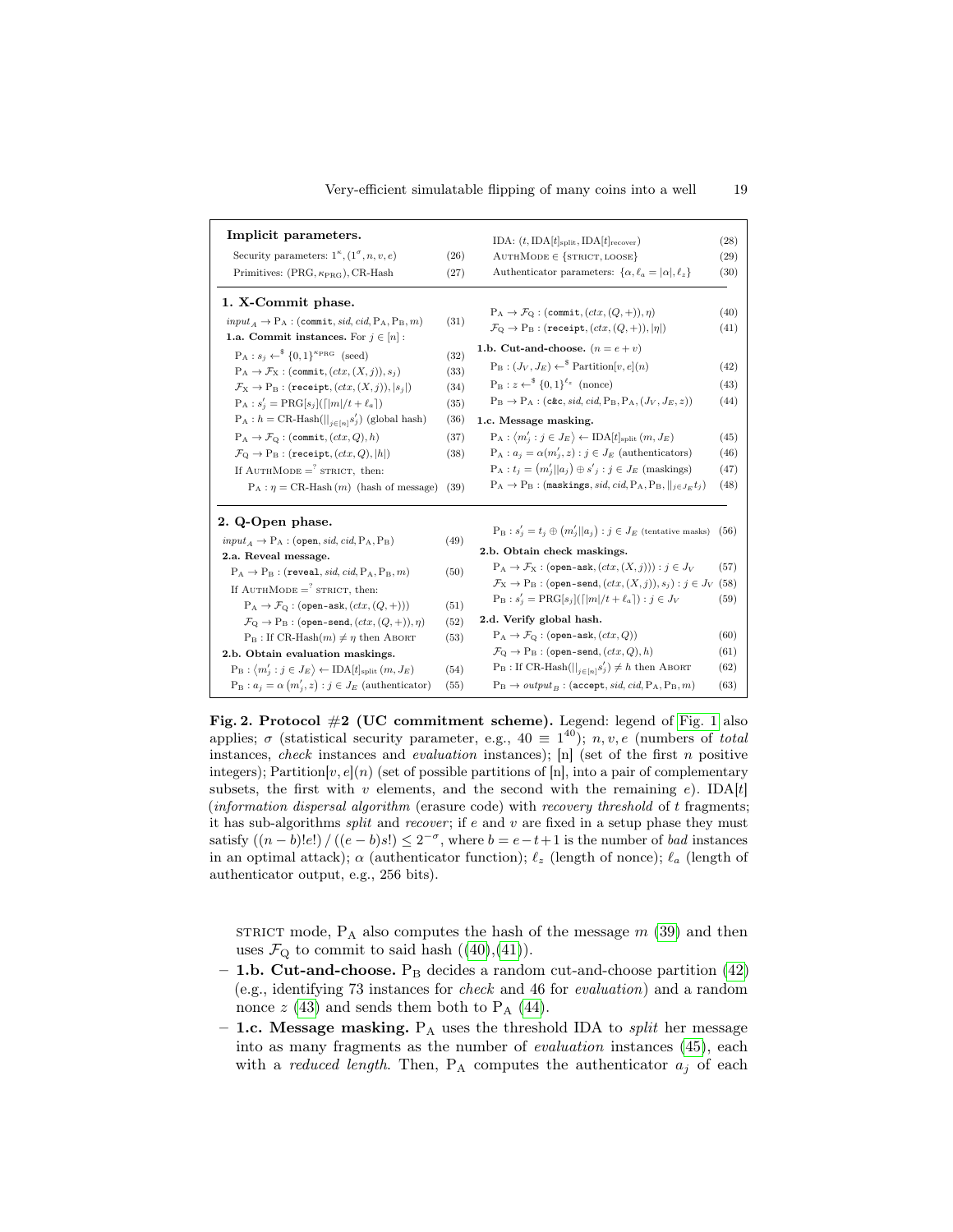<span id="page-19-0"></span>fragment  $m'_j$  as an appropriate function  $\alpha$  of the fragment and the nonce (46); P<sub>A</sub> then uses the extended mask  $s'_{j}$  to compute the masking  $t_{j}$  of the fragmen[t co](#page-18-16)ncatenated with the authenticator (47). Finally,  $P_A$  sends to  $P_B$ the maskings associated with all evaluati[on](#page-18-17) i[nsta](#page-18-18)nces (48).

# 5.2.2 Q-open phase  $(P_A \text{ opens a message to } P_B)$

- $-2.a.$  Reveal m[essa](#page-18-19)ge. Upon being initialized to open the committed message  $m$  (49),  $P_A$  sends  $m$  to  $P_B$  (50). If using the STRICT authenticator mode, then  $P_A$  $P_A$  also asks  $\mathcal{F}_Q$  to open to  $P_B$  the hash of the message ((51),(52)).  $P_B$ then verifies that it is consistent with the hash of the received message (53). If not, it Aborts; otherwise it proceeds.
- $-$  2.b. Obtain *evalua[tion](#page-18-21)* masks. P<sub>B</sub> uses the IDA to obtain the same fragments that an honest  $P_A$  would (54).  $P_B$  computes the authenticator of the fragment in the same way th[at a](#page-18-22)[n ho](#page-18-23)nest  $P_A$  would have, based on the fragment and the nonce  $(55)$ . Then,  $P_B$  concatenates the tentative fragment and the tentative authenticator, and computes the XOR combination of the resulting string with the extended masking, thus obtaining the tentative [exte](#page-18-24)n[ded](#page-18-25) mask  $s'_j$ , supposedly used by  $P_A$  (56).
- **2.c. Obtain check masks.** P<sub>A</sub> uses  $\mathcal{F}_X$  [to](#page-18-26) open to P<sub>B</sub> the seeds of check instances (but not those of *evaluation* instances)  $((57),(58))$ . P<sub>B</sub> locally com[put](#page-18-27)es the PRG-expansion (with the appropriate length) of each check seed (59).
- 2.d. Verify global hash.  $P_A$  uses  $\mathcal{F}_Q$  to open to  $P_B$  the previously committed global hash  $((60), (61))$ . Then,  $P_B$  verifies that the global hash of all concatenated masks is equal to the one just opened by  $P_A$  (62). If some verification has failed, then  $P_B$  aborts, otherwise it accepts the message of P<sup>A</sup> as a correct opening (63).

# 5.3 Concrete configurations

Table 1 shows optimal configurations of the cut-and-choose and IDA parameters to achieve 40 bits of statistical security, for different goals of communication rate. Asymptotically as  $\ell$  increases, it is possible to configure the parameters to yield arbitrary high levels of statistical security and at the same time reduce the expansion-rate to values arbitrarily close [to 1. With](#page-27-0)  $(n; e; t) = (119; 46; 23)$ , the scheme achieves 40 bits of statistical security and an asymptotic communication expansion-rate  $r = 2$  in the *[co](#page-21-0)mmit* phase (the open phase always has an [asympto](#page-27-0)tic rate 1). With  $(n; e; t) = (775; 275; 250)$ , the rate becomes  $r = 1.1$ , with the computed PRG output and the hash input being  $r' = 3.1$  times the message length. Both  $r$  and  $r'$  can be brought arbitrarily close to 1. In comparison, for a communication expansion rate of  $r = 1.1$ , the protocol from [GIKW14] would require encoding  $m$  into 53,020 blocks, and using an error correcting code capable of correcting more than 1198 semantic errors. Table 1 also describes parameters for optimizations of [GIKW14], namely by using k-out-of-n OT instead of  $\delta$ -Rabin OT, reducing the number of instances by up to a factor slightly larger than two.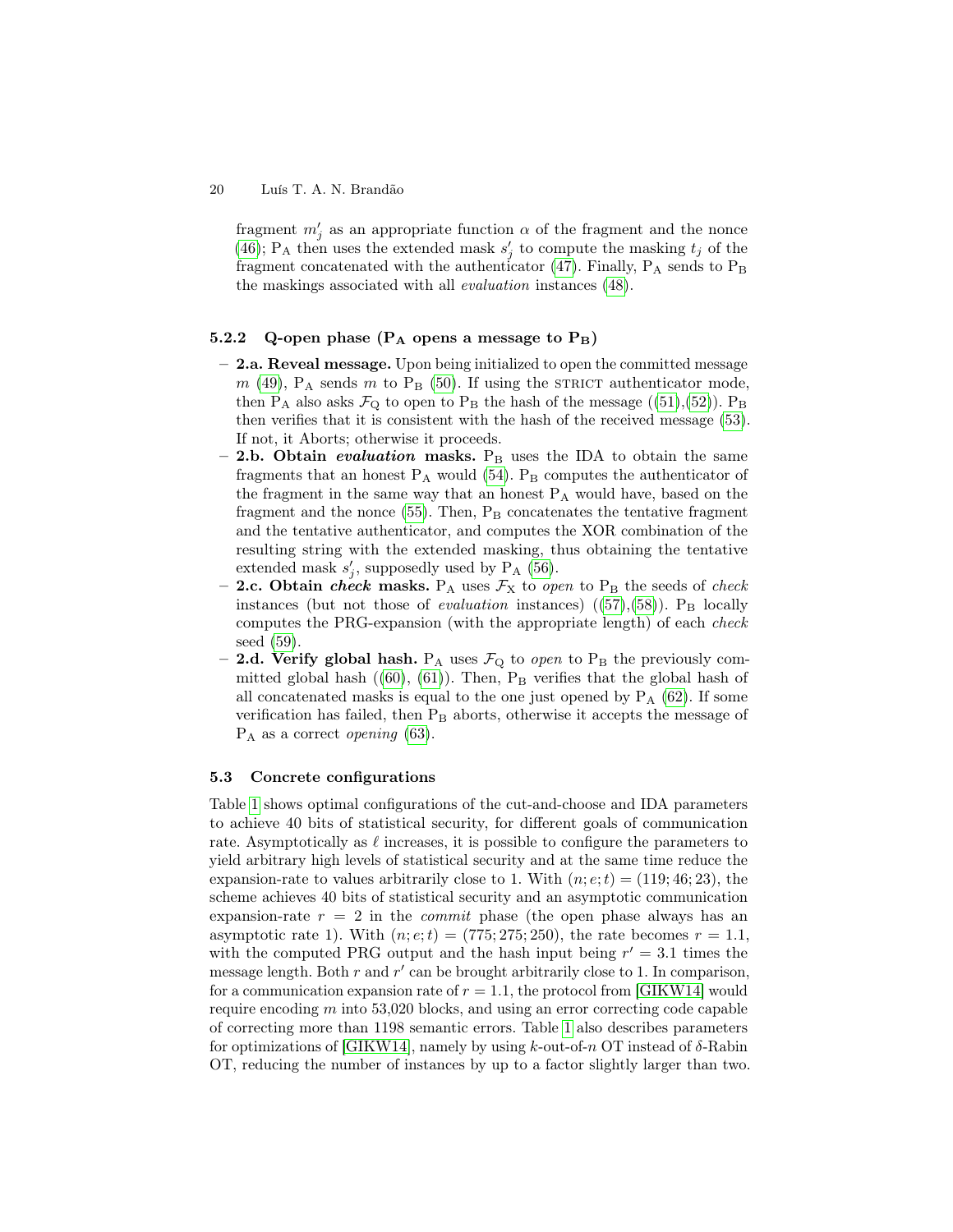<span id="page-20-0"></span>

Fig. 3. Sketch of UC commitment scheme. Legend:  $\bullet$  (seed  $s_j$ );  $\bullet$  (Ext-Com  $\overline{s}_j$  – like a vault with a single opening);  $\triangleq$  (seed expansion  $s'_j$  – like a tree growing from a seed);  $\triangleq$  (global hash – like a smashed paper);  $\square$  (Equiv-Com  $h$  – like a vault with several openings);  $\mathbb{E}$  (message m being committed – like a text file);  $\bigcirc$  (message fragment  $m'_j$  – can be combined with other fragments to recover the initial message); (authenticator  $a_i$  – vouches for the correctness of the respective fragment);  $\otimes$  (masking  $t_i$  – the chess pattern represents something that is masked); AUTH (authenticator function); C&C (cut-and-choose);  $\mathscr{C}$  (commitment scheme);  $\mathscr{C}_X$  (extractable  $\mathscr{C}$ );  $\mathscr{C}_Q$ (equivocable  $\mathscr{C}$ );  $\mathcal{S}^X$  (simulator with extraction goal). This is a toy example with a cut-and-choose with  $n = 5$  instances, of which  $v = 2$  are selected for *check* and  $e = 3$ are selected for *evaluation*. In the *extraction* example, a malicious  $P_A^*$  constructed one *bad* instance  $(j = 3)$ , selected for the *check* subset.  $S<sup>X</sup>$  detects the bad instance and thus ignores it when using the IDA to reconstruct the message from only  $t = 2$  (the recovery threshold) fragments.

**Remark (interactivity tradeoffs).** The use of an Equiv-Com scheme with  $P_A$  as sender and  $P_B$  as receiver can be replaced by an Ext-Com scheme with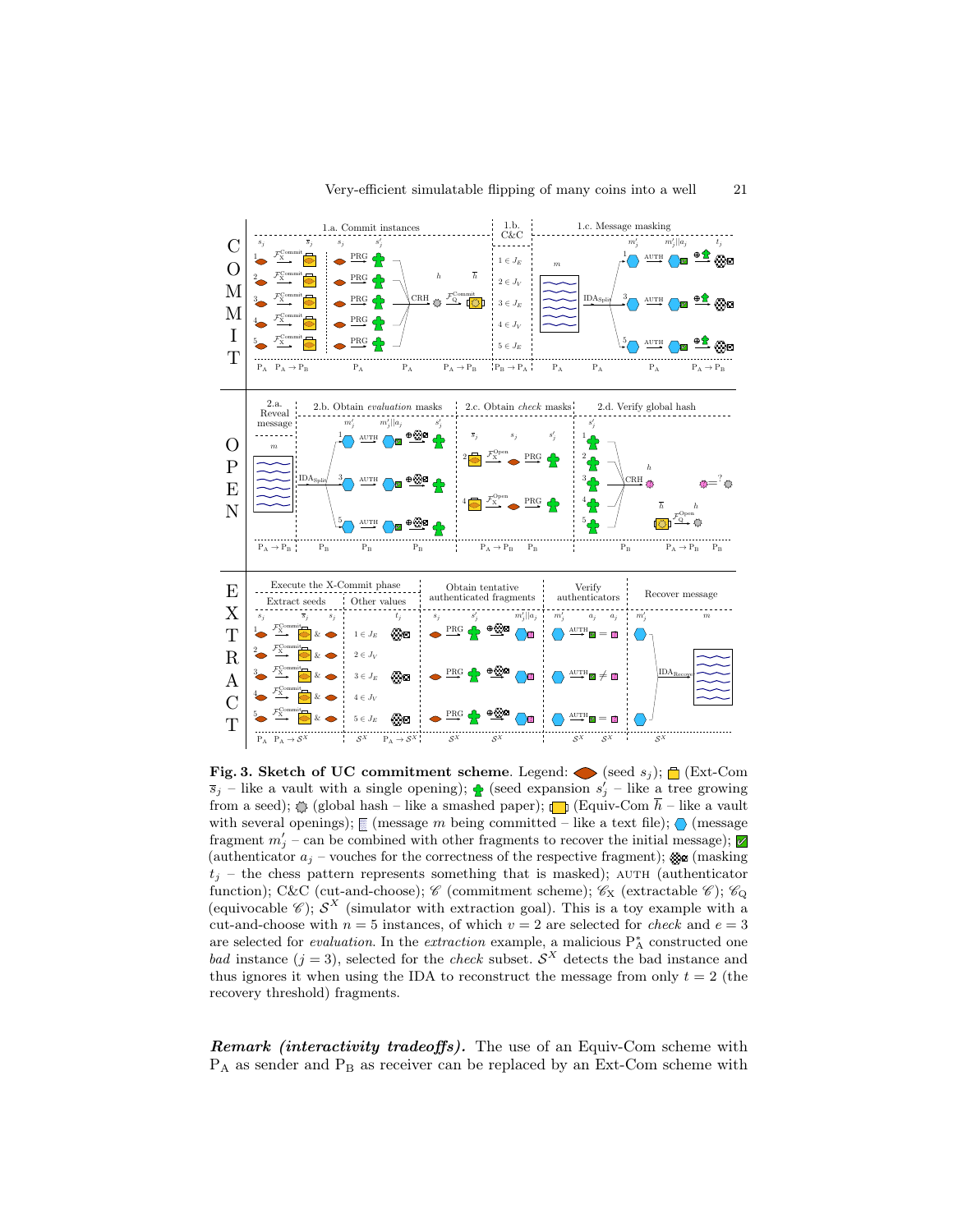| $\mathbf{A}$                 | $\mathcal{C}$<br>B.                                                               |                                                                                                               | $\mathbb{D}$                                                                                                                                                                    | E                                                                                                                                 | F                                                                                                      |                |
|------------------------------|-----------------------------------------------------------------------------------|---------------------------------------------------------------------------------------------------------------|---------------------------------------------------------------------------------------------------------------------------------------------------------------------------------|-----------------------------------------------------------------------------------------------------------------------------------|--------------------------------------------------------------------------------------------------------|----------------|
| Maximum                      | This work                                                                         |                                                                                                               | [GIKW14] (original)                                                                                                                                                             | Variations of [GIKW14]                                                                                                            |                                                                                                        |                |
| allowed<br>expansion<br>rate |                                                                                   | $r = e/t \leq r_{\text{max}} r' = n/t \leq r_{\text{max}}$                                                    | $\delta = t_0/(2n')$<br>$r = n'/n$                                                                                                                                              | Optimal $\delta$<br>$r = n'/n$                                                                                                    | $t_0$ -out-of- $n'$ OT<br>$r = n'/n$                                                                   |                |
| $r_{\max} \leq 2$            | $n = 119$<br>$v=73$<br>$e = 46$<br>$t=23$<br>$r' \approx 5.17$<br>$r=2$           | $n = 324$<br>$v=87$<br>$e = 237$<br>$t=162$<br>$r'=2$<br>$r \approx 1.46$                                     | $n = 826$<br>$n' = 1652$<br>$t_0 = 428$<br>$t_{\rm error} =  399/2 $<br>$\delta = 107/826 \approx 0.1295$<br>$r=2$                                                              | $n=577$<br>$n' = 1154$<br>$t_0 = 339$<br>$t_{\rm error} =  239/2 $<br>$\delta \approx 0.2064$<br>$r=2$                            | $n=352$<br>$n' = 704$<br>$t_0 = 186$<br>$t_{\rm error} = \lfloor 167/2 \rfloor$<br>$r=2$               |                |
| $r_{\text{max}} \leq 3/2$    | $n=193$<br>$v = 121$<br>$e=72$<br>$t=48$<br>$r' \approx 4.02$<br>$r=1.5$          | $n = 822$<br>$v = 144$<br>$e = 678$<br>$t = 548$<br>$r' = 1.5$<br>$r \approx 1.237$                           | $n = 2540$<br>$n' = 3810$<br>$t_0 = 650$<br>$t_{\rm error} = \lfloor 621/2 \rfloor$<br>$\delta = 65/762 \approx 0.0853$<br>$r=1.5$                                              | $n = 1706$<br>$n' = 2559$<br>$t_0 = 481$<br>$t_{\rm error} =  373/2 $<br>$\delta \approx 0.1379$<br>$r=1.5$                       | $n = 1152$<br>$n' = 1728$<br>$t_0 = 296$<br>$t_{\rm error} =  281/2 $<br>$r=1.5$                       |                |
| $r_{\text{max}} \leq 11/10$  | $n = 775$<br>$v = 500$<br>$e = 275$<br>$t = 250$<br>$r' = 3.1$<br>$r=1.1$         | $n = 12,793$<br>$v = 598$<br>$e = 12, 195$<br>$t = 11,630$<br>$r' = 1.1$<br>$r \approx 1.0489$                | $n = 48,200$<br>$n' = 53,020$<br>$t_0 = 2424$<br>$t_{\rm error} =  2397/2 $<br>$\delta = \frac{303}{13255} \approx 0.0229$<br>$r=1.1$                                           | $n = 28,740$<br>$n' = 31,614$<br>$t_0 = 1498$<br>$t_{\rm error} =  1377/2 $<br>$\delta \approx 0.03945$<br>$r=1.1$                | $n = 23,530$<br>$n' = 25,883$<br>$t_0 = 1185$<br>$t_{\rm error} =  1169/2 $<br>$r=1.1$                 | $\overline{5}$ |
| $r_{\max} \leq 101/100$      | $n = 7310$<br>$v = 4684$<br>$e = 2626$<br>$t = 2600$<br>$r' = 2.81$<br>$r = 1.01$ | $n = 1, 125, 645$<br>$v = 5631$<br>$e = 1,120,014$<br>$t = 1, 114, 500$<br>$r' = 1.01$<br>$r \approx 1.00495$ | $n = 4,474,600$<br>$n' = 4,519,346$<br>$t_0 = 22,388$<br>$t_{\rm error} = \lfloor 22, 359/2 \rfloor$<br>$\delta = \frac{5597^{\circ}}{2,259,673} \approx 0.00248$<br>$r = 1.01$ | $n = 2,384,200$<br>$n' = 2,408,042$<br>$t_0 = 12, 166$<br>$t_{\rm error} =  11,677/2 $<br>$\delta \approx 0.004737$<br>$r = 1.01$ | $n = 2,231,600$<br>$n' = 2, 253, 916$<br>$t_0 = 11,166$<br>$t_{\rm error} =  11, 151/2 $<br>$r = 1.01$ | $\,$ 6         |

<span id="page-21-5"></span><span id="page-21-4"></span><span id="page-21-3"></span><span id="page-21-2"></span><span id="page-21-1"></span><span id="page-21-0"></span>Table 1. UC commitment scheme parameters for 40 bits of statistical security

Common legend for columns B-F.  $r$  (communication expansion rate in the commit phase, relative to the target length, i.e., to the length of the value being committed – it is asymptotic in that it does not account with the base short commitments (columns B-C) or the OT implementation (columns D-F).

Legend for columns B-C ("This work").  $r'$  (overall length of PRG output, divided by the target length (at  $P_A$  – it is smaller at  $P_B$ , because  $P_B$  d[oes](#page-21-2) not evaluate the PRG for evaluation instances); also the overall length of CR-Hash input, divided by the target length);  $n$  (total number of instances in the cut-and-choose);  $e$  (number of evaluation instances = number of fragments);  $t$  (recovery threshold = number of fragments necessary [to](#page-21-3) [re](#page-21-4)co[ver message\)](#page-27-0). The parameters were chosen to minimize the total number of instances n, while satisfying the maximum allowed rate ( $r_{\text{max}}$ , identified in column A), as follows: in column B (" $r = e/t \le r_{\text{max}}$ "), the communication expansion rate r is limited to  $r_{\text{max}}$  (in this case the PRG and the CR-Hash can be applied to bigger lengths – see  $r'$ ); in column C  $(t = \lfloor n/r \rfloor)$ , the computation expansion rate r' determined by the length of PRG output and CR-Hash input are limited to  $r_{\text{max}}$  (and in this case the overall communication rate r is smaller). After minimizing  $n$ , the remaining parameters were chosen to minimize  $e$ .

Le[gen](#page-21-4)d for columns D-F (" $\textbf{[GIKW14]}$ " and variations). n (number of blocks before encoding, i.e., number of symbols in which the target message is partitioned);  $t_0$  (0-info threshold (the original notation was  $t$ ), i.e., number of blocks whose knowledge does not reveal anything about the original message);  $t_{\text{error}}$  (error-recovery threshold – the original notation is  $\Delta/2$ );  $\delta$  (probability of message passing through the  $\delta$ -Rabin-OT – the original version uses  $t_0 = 2\delta n'$ ; n' (total number of blocks after encoding, satisfying  $n' = t + n + \Delta - 1$ . For each value  $r = n'/n$ , the values of other parameters were chosen to minimize  $n$ . In column F, where the equivocator-simulator can always equivocate, statistical security depends only on the probability that a malicious  $P_A$  can guess  $t_{error} + 1$ positions that  $\mathrm{P}_{\mathrm{B}}$  will not select in the OT.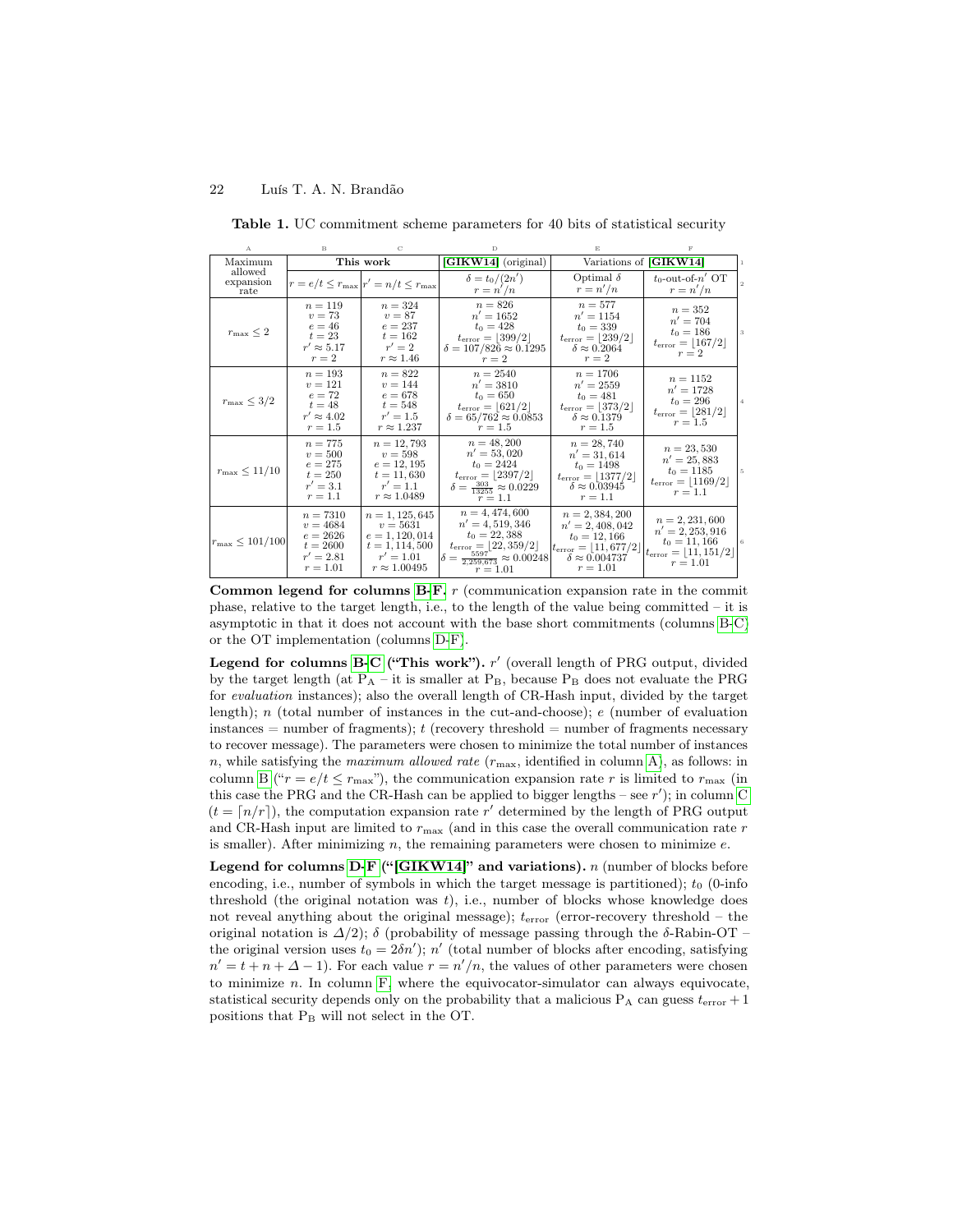<span id="page-22-0"></span> $P_B$  as sender and  $P_A$  as receiver, and a regular Com scheme (i.e., possibly neither Ext nor Equiv) and further interaction. Once an Ext-Com scheme is assumed available (either by an ideal functionality or by a trapdoor obtained by the simulator in a setup phase, e.g., from a CRS), equivocation is possible without rewinding, as follows. Basically, the Ext of a short bit-string committed by  $P_B^*$  with an Ext-Com scheme would allow  $\mathcal S$  (in the role of  $P_A$  in the simulated execution) to decide (within the overall open phase of the UC scheme) any desired outcome of a (single-side simulatable) short coin-flipping played between  $P_A$  and PB. Each bit of this short coin-flipping can be set to determine one-out-of-two positions to open from each pair of (supposedly) copies of a committed bit (and additional red[undant](#page-28-7) checksum bits included to prevent malicious behavior). This allows  $\mathcal S$  to equivocate the short-bit string because it could undetectably commit to two different bits in each position (instead of two copies of the same bit) and then open only the convenient ones. In a direction of less interaction, it is conceivably possibly to let the cut-and-choose partition and nonce values be computed by  $P_A$  non-interactively, if willing to accept an assumption of a nonprogrammable random oracle model [Lin15]. This would make all interactivity of the commit phase (commit and open) become implicit in the instantiations of the base commitment schemes (Ext and Equiv). However, concrete instantiations are not yet explored in this paper. Furthermore, the cut-and-choose and IDA (erasure code) parameters would have to increase, letting the statistical security parameter become equal to the cryptographic security parameter, to mitigate the new possibility that P<sup>A</sup> could computationally try a brute-force trial-and-error attempt to exploit the probability of error that would otherwise be negligible only in a low statistical parameter.

## 5.4 Security analysis

Proving security amounts to show, without rewiding, that the new commitment scheme is  $Ext\&Equiv$ , i.e., the *commit* phase is Ext and the *open* phase is Equiv. The analysis assumes that the [PRG and C](#page-17-0)R-Hash are cryptographically secure and that the underlying Ext-Com  $(\mathscr{C}_{\mathbf{X}})$  and Equiv-Com  $(\mathscr{C}_{\mathbf{Q}})$  are replaced (in a hybrid model) by respective ideal functionalities  $(\mathcal{F}_{X}, \mathcal{F}_{Q})$ . The proof of security is accomplished by defining respective simulators.

**Theorem 2** (security of protocol  $\#2$ ). Assuming a cryptographically secure PRG and CR-Hash, and an adequate authenticator, protocol  $\#2$  UC-realizes the ideal functionality  $\mathcal{F}_{MCOM}$  of long bit-string commitments in the  $(\mathcal{F}_X, \mathcal{F}_Q)$ -hybrid model, in the presence of static and computationally active adversaries. Each phase of  $\mathcal{F}_{Q}$  and  $\mathcal{F}_{X}$  is invoked for short bit-strings only a number of times that is independent of the polynomial target length.

5.4.1 Extractability – simulatability with corrupted  $P_A^*$ . The extractorsimulator  $S^X$  initiates a simulation, with black-box access to  $A$ , letting it believes that it is in the real world controlling  $P_A^*$ .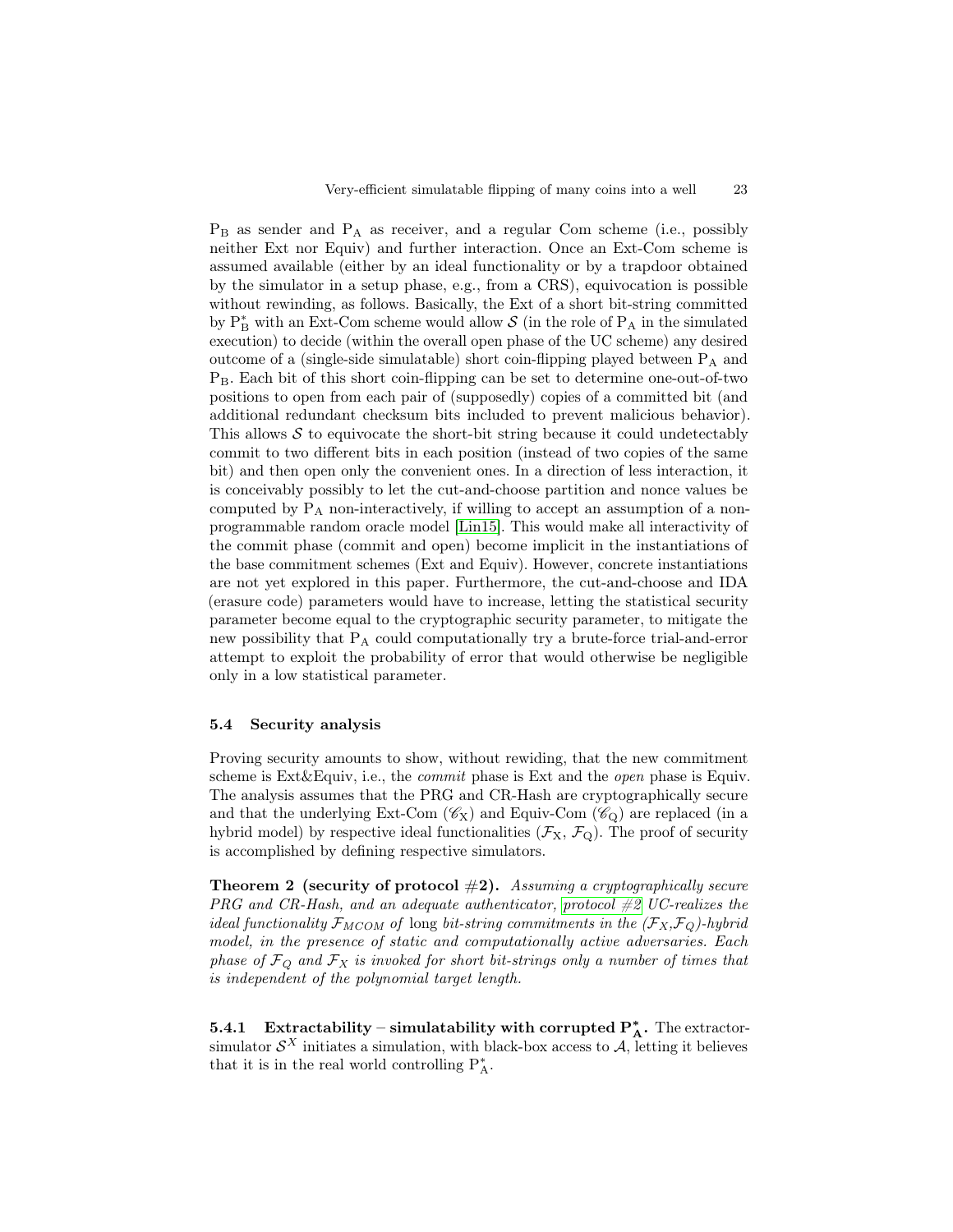**Simulation of the commit phase.** Once the protocol starts,  $S^X$  (in the role of honest  $P_B$  and also in the role of  $\mathcal{F}_X$  in the simulated execution) extracts the seeds committed by  $P_A^*$  (33) and later receives from  $P_A^*$  the maskings of authenticated fragments of the message being committed (48).  $S<sup>X</sup>$  then unmasks each masking, using the PRG-expansion of the respective extracted seed, obtaining from each a respective *tentative* authenticated fragment.  $S^X$  verifies whether the authentication is correct or not, thus identifying which instances are good. (The security of the described authenticator is statistically derived from the properties of a universal hash family.) If the number of good fragments is at least  $t$  (the recovery threshold) then  $S^X$  uses the IDA recovery algorithm to reconstruct the message from  $t$  (the recovery threshold) good fragments. Otherwise, if there are less than t good fragments, then  $S^X$  realizes that it cannot extract the message from  $P_A^*$ , but it does not complain. Instead,  $S^X$  computes a random message as the assumed extracted message, and in addition it memorizes that the extracted message is corrupted. Finally (in either of the two above cases), in the ideal world,  $S^X$  $S^X$  (in the role of the ideal  $\widehat{P}_A^*$ ) sends the extracted message to the ideal functionality  $\mathcal{F}_{\text{MCOM}}$ , thus committing to it.

**Simulation of the open phase.** Once  $P_A^*$  opens the message to  $P_B$  in the simulated execution,  $\mathcal{S}^X$  checks that the opening is successful and that it corresponds to the previously extracted message. If the opening is unsuccessful, e.g., if the global hash verification fails (62), then  $\mathcal{S}^X$  emulates an abort, leading  $\mathcal{F}_{\text{MCOM}}$ to halt the execution associated with this commitment, consequently leading the ideal party  $\widehat{P}_B$  to never receive any opening. If (with negligible probability) the opening is successful but different from the value previously extracted from  $\mathcal{S}^X$ , then  $S^X$  outputs Fail (i.e., in this case the simulation fails). Otherwise, if the opening of the expected message is done successfully, then  $S$  asks  $\mathcal{F}_{\text{MCOM}}$  in the ideal world to open the committed message.

Analysis of the simulation (statistical security). In the commit phase,  $S$ makes a perfect emulation of the abort distribution, since it only aborts early if and only if  $P_A^*$  also aborts. Thus, distinguishability (by the environment) between real and simulated executions can only happen if  $P_A^*$  is able (with non-negligible probability) to successfully open a message different from the one  $S<sup>X</sup>$  has extracted. However, this is not possible. Based on the (described) authenticator mechanism security (derived directly from the collision-resistance of a CR-Hash, and the statistical properties of a universal hash family),  $P_A^*$ cannot forge a bad authentication, i.e., lead  $S<sup>X</sup>$  to believe that a bad fragment is actually good. Also, based on the default binding property of all underlying commitments,  $P_A^*$  is not able to equivocate any of the Ext-Com or Equiv-Com. It can thus be assumed impossible for  $S$  to unknowingly mark as good an evaluation fragment (i.e., the result upon unmasking) that is actually bad. Now, a malicious successful opening by  $P_A^*$  requires that all check instances are good selected and at least  $n - t + 1$  evaluation instances are bad. However, the probability of this event can be made negligible for appropriate cut-and-choose and IDA parameters (see Table 1). As an example, in the trivial case where  $P_A^*$  would build all check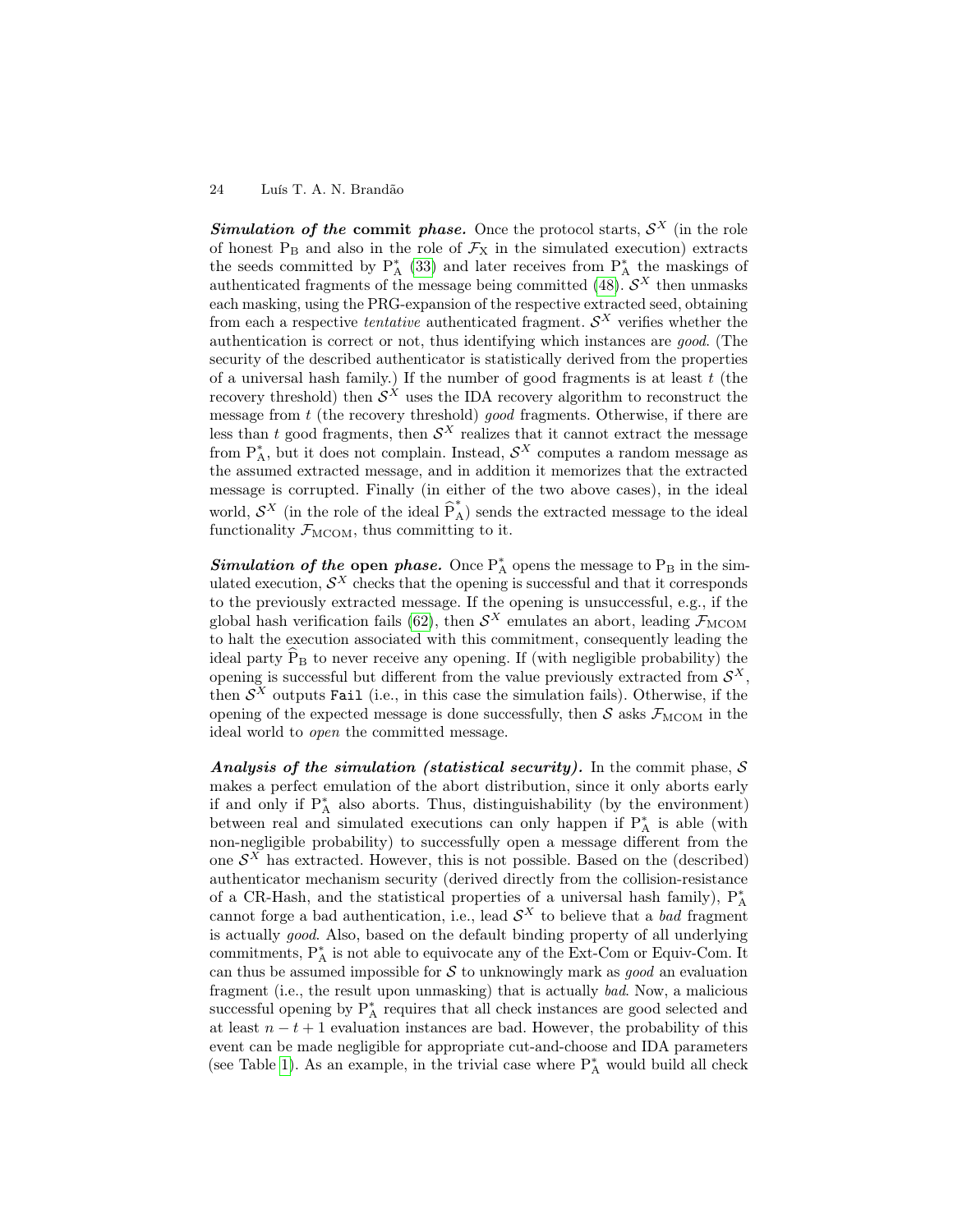and evaluation instances as bad,  $S<sup>X</sup>$  in the ideal world would still commit to a random valid value, but later in the open phase it would never let the ideal functionality open the value to the honest  $P_B$ .

Remark. There is an interesting subtle difference between two types of real UC-Com schemes. There are Com-schemes where the receiver is ensured that [the comm](#page-17-0)itter is technically able to open the commitment (if it "wants" to). For example, this is the case of schemes that contain in the commit phase a ZKPoK of the committed value. There are other schemes where the commit phase is not enough to let the receiver know about the actual ability of the committer to later open a value. It is possible that a maliciously played commit phase prevents the sender  $(P_A^*)$  in advance from being able to later open the commitment accepted by the receiver  $(P_B)$ . Protocol  $\#2$  is of this second kind, i.e., S (who can nonetheless extract the contribution timely) needs to wait for the open phase before aborting. The protocol can be easily changed to become of the first type (if desired), at the cost of increasing the calls to the Equiv-Com functionality, namely in number equal to the cut-and-choose instances, while nonetheless retaining an amortized communication complexity. The idea is simple: instead of just producing one Equiv-Com of the global hash,  $P_A^*$  would produce one Equiv-Com for each mask of a fragment; then, after the cut-and-choose partition is determined, but still within the overall commit phase,  $\mathcal{P}^*_\mathcal{A}$  would open the check seeds and the check hashes. In this way,  $\mathcal S$  immediately knows whether some bad check instance was bad. If any bad check instance is detected, then  $S$  can immediately emulate an abort (assuming an appropriate ideal functionality contemplating such abort in the commit phase); otherwise,  $S$  can now base its final choice on the verification of the authentication of extracted evaluation masks and the associated anticipated fragments. In this construction there is a negligible probability that the number of good instances is less than the recovery threshold.

**5.4.2** Equivocability – simulatability with corrupted  $P_{B}^{*}$ . The equivocatorsimulator  $\mathcal{S}^Q$  initiates a simulation, with black-box access to  $\mathcal{A}$ , letting it believe that it is i[n th](#page-18-5)e real world controlling  $P_B^*$ .

**Simulation of the commit phase.** In the ideal world,  $S^Q$  in the role of  $\widehat{P}^*_{\text{B}}$ , waits to receive from  $\mathcal{F}_{\text{MCOM}}$  a recei[pt o](#page-18-28)f commitment done by the ideal  $\widehat{P}_A$ . Then, in the role of  $P_A$  in the simulated execution,  $S^Q$  plays the whole commit phase to commit a random message to  $P_B^*$ . This involves keeping state about the seeds (32) and their Ext-Coms (33), about the Equiv-Com of the global hash of masks (38), possibly about the Equiv-Com of the hash of the random message (41) (i.e., if in the Strict mode), about the cut-and-choose partition and the nounce, and about the maskings of authenticated fragments (48). If  $P_B^*$  aborts at any point before the end of the overall *commit* phase, then  $S^Q$  emulates an abort, i.e., in the role of  $\widehat{P}_{B}^{*}$  in the ideal world sends abort to  $\mathcal{F}_{MCOM}$ , thus making it ignore further actions related with this commitment sub-session.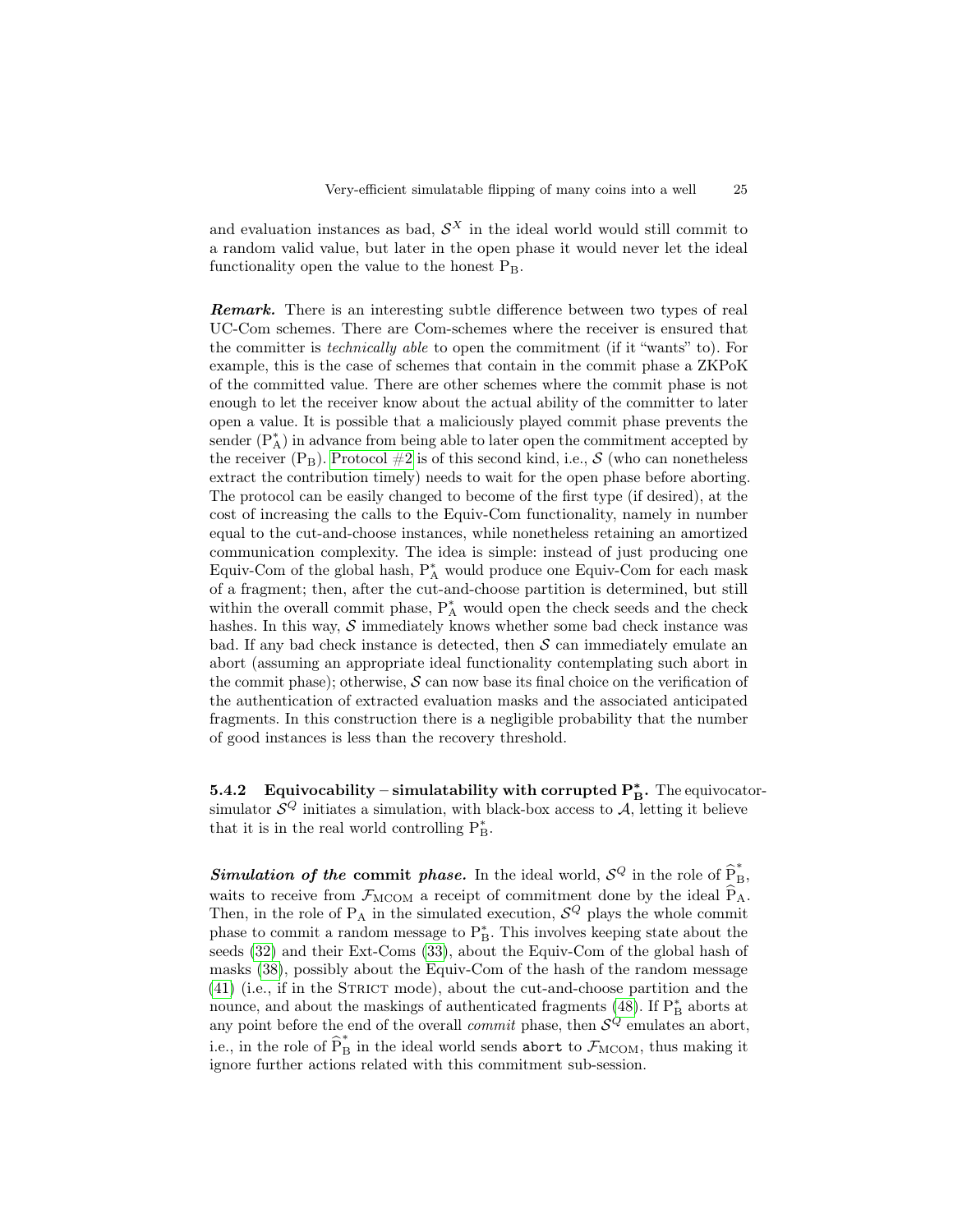### 26 References

**Simulation of the open phase.**  $S^Q$  waits in the ideal world to receive from  $\mathcal{F}_{\text{MCOM}}$  the *opening* of the target message (i.e., the one initially committed by the ideal  $\hat{P}_A$ ). Then,  $S^Q$ , in the role of  $P_A$  and also in the role of  $\mathcal{F}_Q$  in the simu[late](#page-18-20)d execution, sends to  $P_B^*$  the target message (50), instead of the previously committed random message. If in the STRICT mode, then  $\mathcal{S}^Q$  in the role of  $\mathcal{F}_{\mathcal{Q}}$  equivocates the opening of the needed hash of the message (52). Then,  $\mathcal{S}^{\mathcal{Q}}$  computes what are the *[alte](#page-18-25)rnative masks*  $s'_{j}$  needed to unmask (the maskings  $t_i$  previously sent) into the target message received from  $\mathcal{F}_{\text{MCOM}}$ . This is done in the exact same way that  $P_B$  does as recei[ver:](#page-18-27)  $S^Q$  computes the message fragments (54), then their authenticators (55), and then takes the XOR with the maskings  $t_i$ (56) that were transmitted in the commit phase. Finally,  $S^Q$  computes the global hash (as in (36), but now using the updated masks), and then impersonates  $\mathcal{F}_{Q}$ and equivocates the opening of said global hash (61). This allows  $P_B^*$  to perform all verifications as if  $S^Q$  was in fact an honest  $P_A$ . Finally,  $S^Q$  outputs in the ideal world whatever  $P_B^*$  outputs in the simulated execution (63).

Analysis of the simulation. The only difference between a real protocol execution and the simulated execution is that  $\mathcal{S}^Q$  commits to a random message and later equivocates it. However, detection by  $P_B^*$  of equivocation would require differentiating the random masks from seed-expansions, which is contrary to the pseudo-randomness assumption of the PRG. Thus, in case of corrupted  $P_B^*$  the distributions between real and ideal world are computationally indistinguishable.

Remark. The cut-and-choose partition does not need to be decided via a simulatable coin-flipping, because equivocation is directly based on the assumed ability to equivocate the global hash (committed with an Equiv-Com), which directly allows equivocation of the masks of all evaluation instances. Thus, to  $P_B^*$ , the actions of  $\mathcal{S}^Q$  "appear" as correct independently of the partition.  $\mathcal{S}^Q$  simply produces all commitments of seeds and all maskings correctly (for a random value), so that later all check instances are consistent.

<span id="page-25-1"></span>Acknowledgments. [The author would like to thank](https://dx.doi.org/10.1007/978-3-662-46800-5_26) the anonymous referees for their useful reviewing comments.

# <span id="page-25-0"></span>References

- [ALSZ15] [G. Asharov, Y. Lindell, T. Schneid](https://dx.doi.org/10.1007/978-3-642-38980-1_34)er, and M. Zohner. More Efficient Oblivious Transfer Extensions with Security for Malicious Adversaries. In [E.](#page-2-0) [Os](#page-8-0)wald [and](#page-9-1) M. Fischlin, editors, EUROCRYPT 2015, vol. 9056 of LNCS, pages 673–701. Springer Berlin Heidelberg, 2015. Also at ia.cr/2015/061. (p. 6.)
- [BCPV13] O. Blazy, C. Chevalier, D. Pointcheval, and D. Vergnaud. Analysis and Improvement of Lindell's UC-Secure Commitment Schemes. In M. Jacobson, M. Locasto, P. Mohassel, and R. Safavi-Naini, editors, ACNS 2013, vol. 7954 of LNCS, pages 534–551. Springer, Berlin Heidelberg, 2013. Also at ia.cr/2013/123. (pp. 3, 9, and 10.)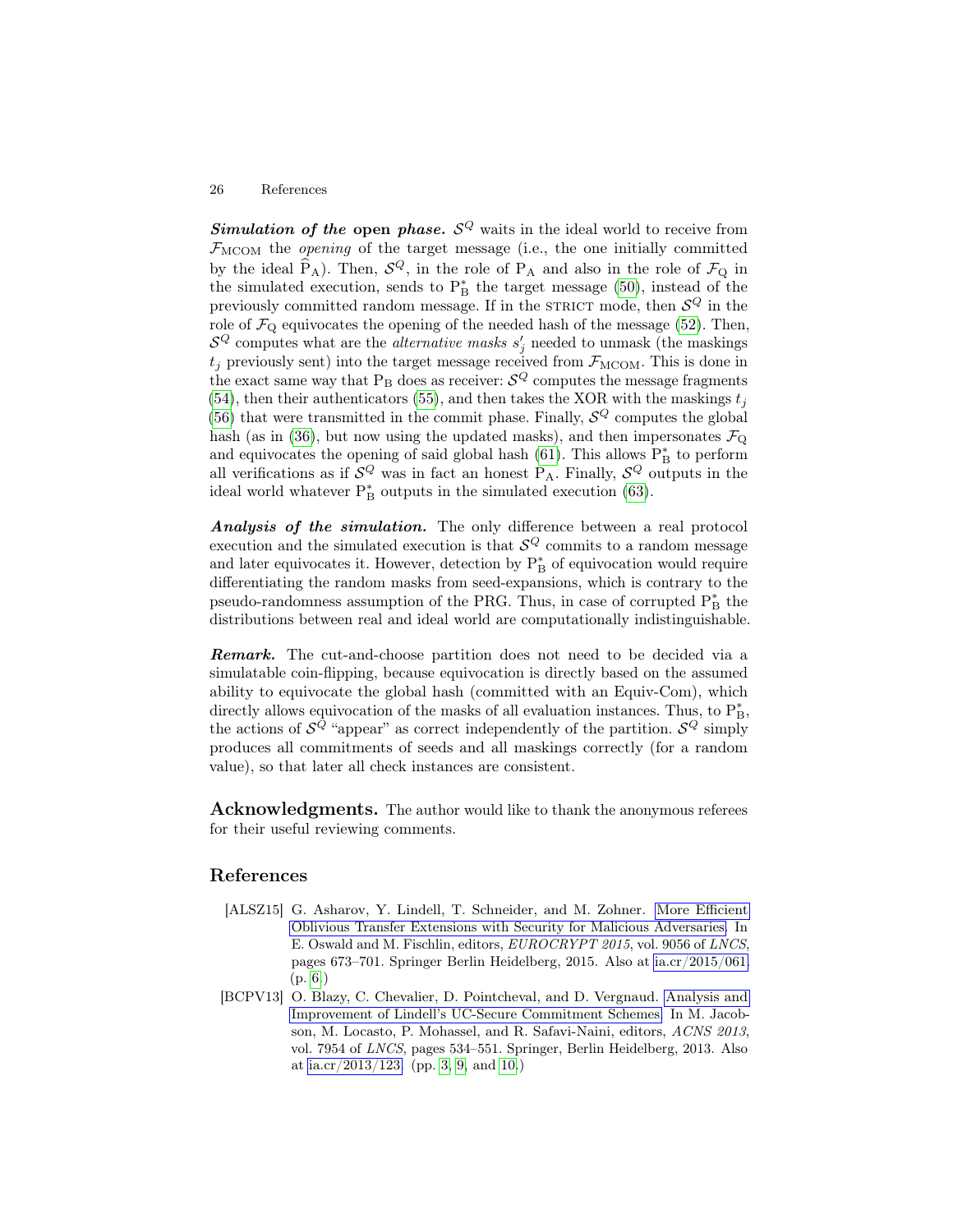- <span id="page-26-4"></span><span id="page-26-3"></span><span id="page-26-1"></span>[Bea96] [D. Beaver. Adaptive Zero Knowledge and Compu](https://dx.doi.org/10.1007/978-3-642-42045-0_23)tational Equivocation (Extended Abstract). In STOC 1996, pages 629–638. ACM, New York USA, 1996. (pp. 2 and 10.)
- [\[Blu](https://eprint.iacr.org/2013/577)83] [M.](#page-1-2) [Blu](#page-11-16)[m.](#page-15-0) Coi[n fli](#page-16-0)pping by telephone a protocol for solving impossible problems. SIGACT News[, 15:23–27, 1983. Appea](https://dx.doi.org/10.1007/s001459910006)red also at CRYPTO 1981. (pp. 2, 4, and 8.)
- <span id="page-26-0"></span>[Bra13] L. T. A. N. Brandão. Secu[re Two-Party Co](https://eprint.iacr.org/1998/018)mpu[tat](#page-1-2)ion with Reusable Bit-[Commitments, via a Cut-and-Choose with Forge](https://dx.doi.org/10.1109/SFCS.2001.959888)-and-Lose Technique. In K. Sako and P. Sarkar, editors, ASIACRYPT 2013, vol. 8270 of LN[CS](#page-9-1), pages 441–463. Springer-Verlag, Berlin Heidelberg, 2013. Also at ia.cr/2013/577. (pp. 2, 12, 16, and 17.)
- <span id="page-26-7"></span>[Can00] [R. Canetti. Security and Composition of Multipar](https://dx.doi.org/10.1007/978-3-662-46447-2_22)ty Cryptographic Protocols. J. Cryptology, 13:143–202, 2000. Also at ia.cr/1998/018. (pp. 2 and 10.)
- [Can01] R. Canetti. Universally composable security: a [ne](#page-4-0)w paradigm for cryptogra[phic protocols. In](https://dx.doi.org/10.1007/3-540-44647-8_2) FOCS 2001, pages 136–145, 2001. Also at ia.cr/2000/067. (pp. 2 and 10.)
- <span id="page-26-10"></span><span id="page-26-5"></span><span id="page-26-2"></span>[CDD<sup>+</sup>15] I. Cascud[o, I. Damgård, B](https://eprint.iacr.org/2001/055). Davi[d,](#page-2-0) [I.](#page-5-1) [Gia](#page-7-0)[co](#page-8-0)mell[i, J.](#page-9-1) Nielsen, and R. Trifiletti. Additively Homomorphic [UC Commitments with](https://dx.doi.org/10.1145/509907.509980) Optimal Amortized [Overhead. In J. Katz,](https://dx.doi.org/10.1145/509907.509980) editor, Public-Key Cryptography – PKC 2015, vol. 9020 of LNCS, pages 4[95–515. Springe](https://eprint.iacr.org/2002/140)r Be[rli](#page-7-0)n Heidelberg, 2015. (pp. 5 and 9.)
	- [CF01] R. [Canetti and M. Fischlin. Universally Com](https://dx.doi.org/10.1007/978-3-540-45146-4_16)posable Commitments. In J. Kilian, editor, CR[YPTO 2001](https://eprint.iacr.org/2002/047), vol. 213[9 o](#page-1-2)f LN[C](#page-7-0)S, pages 19–40. Springer, [Berlin Heidelberg, 2001. Also at ia.cr/2001/055](http://dx.doi.org/10.1007/3-540-36413-7_6). (pp. 3, 6, 8, 9, and 10.)
- <span id="page-26-8"></span>[CLOS02] R. Canetti, Y. Lindell, R. Ostrovsky, and A. Sahai. Universally composable two-party and multi-party secure com[pu](#page-5-1)tati[on.](#page-8-0) In Proc. STOC 2002, pages [494–503. ACM, New York USA, 2002. Also at ia.c](https://dx.doi.org/10.1007/3-540-39118-5_19)r/2002/140. (p. 8.)
	- [CR03] R. Canetti and T. Rabin. Universal Composition with Joint State. In D. Boneh, editor, CRYPTO 2003, vol. 272[9](#page-5-1) of LNCS, pages 265–281. Springer, Berlin Heidel[berg, 2003. Also at ia.cr/20](https://dx.doi.org/10.1145/276698.276722)02/047. (pp. 2 and 8.)
	- [\[Cre03\]](https://dx.doi.org/10.1145/276698.276722) G. D. Crescenzo. Equivocable and Extractable Commitment Schemes. In S. Cimato, G. Persiano, and C. Galdi, editors, SCN 2002, vol. 2576 of LNCS, pages 74–87. Springer, Berlin [Heidelberg, 2](https://dx.doi.org/10.1007/3-540-44987-6_4)003. (pp. 6 and 9.)
- <span id="page-26-9"></span>[Dam88] [I. B. Damgård. Collisio](https://dx.doi.org/10.1007/3-540-44987-6_4)n Free Hash Functions and Public Key Signature Schemes. In D. Chaum and W. L. Price, editors, EUROCRYPT 1987, vol. 304 of [LNCS](https://eprint.iacr.org/2001/032), pages 20[3–](#page-6-0)216. Springer, Berlin Heidelberg, 1988. (p. 6.)
- [DCIO98] G. Di Cresc[enzo, Y. Ishai, and R. Ostrovsky. Non](https://dx.doi.org/10.1007/3-540-48405-1_31)-interactive and Nonmalleable Commitment. In STOC 1998, pages 141–150. ACM, New York USA, 1998. (p. 8.)
- <span id="page-26-6"></span>[DCKOS01] G. Di Crescenzo, J. Katz, R. [O](#page-5-1)st[rovsky, and A.](https://eprint.iacr.org/2014/370) Smith. Efficient and [Non-interactive Non-m](https://eprint.iacr.org/2014/370)alleable Commitment. In B. Pfitzmann, editor, EUROCRYPT 2001, vol. 2045 of LNCS, pages 40–59. Springer, Berlin Heidelberg, 2001. Also at ia.cr/2001/032. (p. 7.)
	- [DCO99] G. Di Crescenzo and R. Ostrovsky. On Concurrent Zero-Knowledge with Pre-processing. In M. Wiener, editor, *CRYPTO 1999*, vol. 1666 of *LNCS*, pages 485–502. Springer, Berlin Heidelberg, 1999. (p. 6.)
- [DDGN14] I. Damgård, B. David, I. Giacomelli, and J. B. Nielsen. Compact VSS and Efficient Homomorphic UC Commitments. In P. Sarkar and T. Iwata,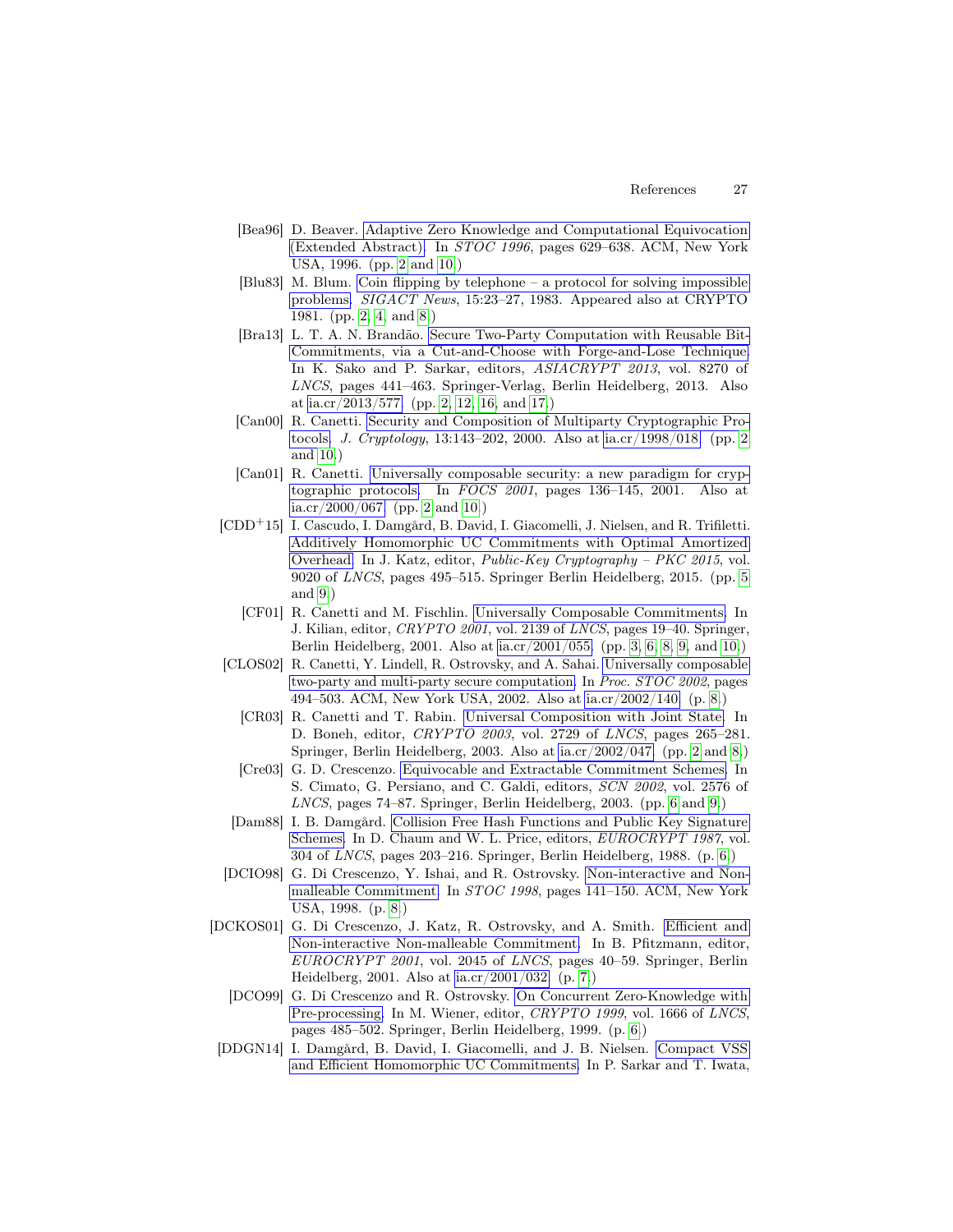## <span id="page-27-8"></span><span id="page-27-2"></span>[28](#page-9-1) References

editors, [ASIACRYPT 2014](https://dx.doi.org/10.1007/3-540-45708-9_37), vol. 8874 of LNCS, pages 213–232. Springer, [Berlin Heidelberg, 2014. Also at ia.cr/2014/370. \(](https://dx.doi.org/10.1007/3-540-45708-9_37)pp. 5 and 9.)

- [DL09] I. Damgård and C. [Lunemann. Quan](https://eprint.iacr.org/2001/091)tum-[Se](#page-5-1)[cu](#page-7-0)r[e](#page-8-0) Coin-Flipping and Applications. In M. Matsui, editor, ASIACRYPT 2009, vol. 5912 of LNCS, pages 52–69. Sprin[ger, Berlin Heidelberg, 2009. Al](https://dx.doi.org/10.1007/978-3-642-11799-2_8)so at arXiv:0903.3118. [\(pp. 9 and 10](https://dx.doi.org/10.1007/978-3-642-11799-2_8).)
- <span id="page-27-3"></span>[DN02] I. Damgård and J. B. Nielsen. Perfect Hiding an[d P](#page-5-1)erfect Binding Universally Composable Commitment Schemes with Constant Expansion Factor. In M. Yung, editor, CRYPTO 2002, vol. 2442 of LNCS, pages 581–596. [Springer, Berlin Heidelberg, 2002. Also at ia.cr/2](https://dx.doi.org/10.1007/978-3-642-14623-7_30)001/091. (pp. 6, 8, 9, and 10.)
- <span id="page-27-9"></span><span id="page-27-5"></span>[DNO10] I. Damgård, J. B. Nielsen, and C. Orlandi. On the Necessary and Sufficient [Assumptions for UC Computation. In D. Miccian](https://dx.doi.org/10.1007/3-540-39568-7_2)cio, editor, TCC 2010, vol. 5978 of LNCS, pages 109–127. Springer, Berlin Heidelberg, 2010. (pp. 6 [a](https://dx.doi.org/10.1007/3-540-39568-7_2)nd 10.)
- <span id="page-27-7"></span>[DO10] [I.](#page-11-16) Damgard and C. Orlandi. Multiparty Computation for Dishonest Majority: From Passive to Active [Security at Lo](http://dx.doi.org/10.1007/978-3-662-49096-9_23)w Cost. In T. Rabin, editor, [CRYPTO 2010](http://dx.doi.org/10.1007/978-3-662-49096-9_23), vol. 6223 of LNCS, pages 558–576. SBH, 2010. (p. 9.)
- [ElG85] T. ElGamal. A Public Key [Cryptosystem a](https://eprint.iacr.org/2015/694)nd [a S](#page-8-0)ignature Scheme Based on Discrete Logari[thms. In G. Blakley and D. Cha](https://dx.doi.org/10.1007/978-3-642-25385-0_25)um, editors, Advances in Cryptology, vol. 196 of LNCS, pages 10–18. Springer-Verlag, Berlin [Heidelberg, 1985. \(p. 12.\)](https://dx.doi.org/10.1007/978-3-642-25385-0_25)
- <span id="page-27-6"></span><span id="page-27-1"></span>[FJNT16] T. Frederiksen, T. Jako[bs](#page-8-0)en, J. Nielsen, and R. Trifiletti. On the Comple[xity of Additively Homomorphic UC Commitme](https://dx.doi.org/10.1007/0-387-34805-0_46)nts. In E. Kushilevitz and T. Malkin, editors, Theory of Cryptography, vol. 9562 of LNCS, pages 542–565. Spring[er B](#page-5-1)erlin Heidelberg, 2016. Also at ia.cr/2015/694. (p. 9.)
- <span id="page-27-0"></span>[FLM11] M. Fischlin, B. Libert, and M. Manulis. Non-interactive and Re-usable Universally Composable Str[ing Commitments with](https://dx.doi.org/10.1007/978-3-642-55220-5_37) Adaptive Security. In D. Lee and X. Wang, editors, ASIACRYPT 2011, vol. 7073 of LNCS, pages [46](#page-21-5)8–485. Springer, Berlin Heidelberg, 2011. (p. 9.)
	- [\[](#page-19-0)FS90] U. Feig[e and A. Shamir. Zero Knowledge Proofs](https://dx.doi.org/10.1007/BF00208001) of Knowledge in Two Rounds. In G. Brassard, editor, CRYPTO 1989, [vo](#page-6-0)l. 435 of LNCS, pages [526–544. S](https://dx.doi.org/10.1007/BF00208001)pringer New York, 1990. (p. 6.)
- <span id="page-27-10"></span><span id="page-27-4"></span>[GIKW14] J. A. Garay, Y. Ishai, R. Kumaresan, and H. Wee. On the Complexity of [UC Commitments. In P. Q. Nguyen and E. Oswald,](https://dx.doi.org/10.1007/978-3-540-78967-3_17) editors, EUROCRYPT  $2014$ , vol. 8441 of LNCS, pages 677–694. Springer, Berlin Heidelberg, 2014. (pp. [5, 9,](#page-12-0) 10, 20, and 22.)
	- [GK96] [O. Goldreich and A. Kahan. How to Construct](http://www.wisdom.weizmann.ac.il/~oded/foc-vol2.html) Constant-Round Zero-Knowledge Proof Systems for NP. J. Cryptology, 9(3):167–189, 1996. (pp. 7 and 14.)
	- [GMS08] V. Goyal, P. Mohassel, and A. Smith. Efficient Two Party and Multi Party Computation Against Covert Adversaries. In N. Smart, editor, EUROCRYPT 2008, vol. 4965 of LNCS, pages 289–306. Springer-Verlag, Berlin Heidelberg, 2008. (p. 13.)
	- [Gol04] O. Goldreich. Foundations of Cryptography: Volume 2, Basic Applications. Cambridge University Press, New York, NY, USA, 2004. ISBN: 0521830842. (p. 2.)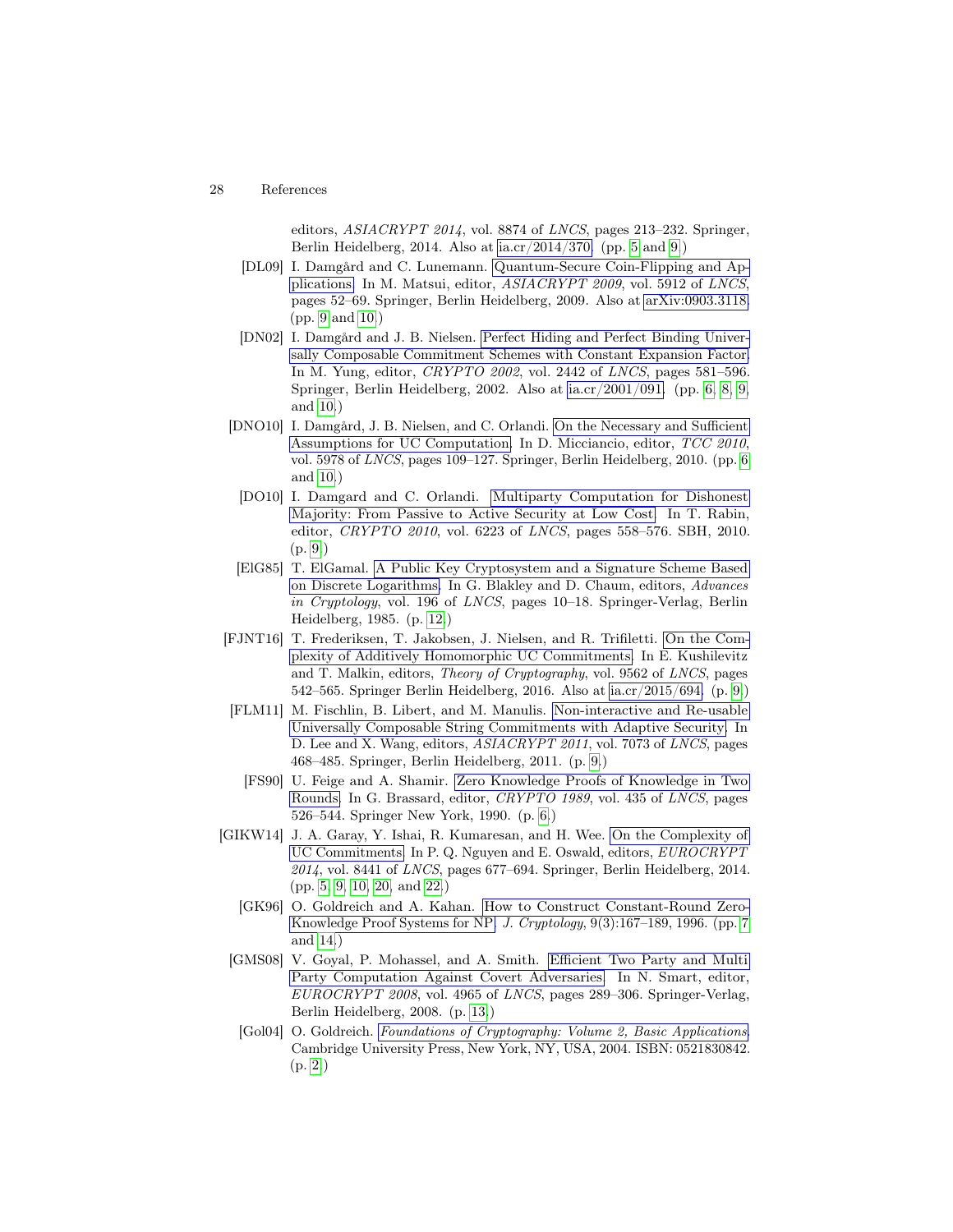- <span id="page-28-2"></span><span id="page-28-1"></span>[HILL99] J. [Håstad, R. Impa](https://eprint.iacr.org/2013/081)gli[az](#page-16-0)[zo, L. A. Levin, and M. Lu](https://dx.doi.org/10.1007/11761679_30)by. A Pseudorandom Generator from any One-way Function. SIAM Journal on Computing, 28(4):1364–1396, 1999. (p. 6.)
- [\[H](https://eprint.iacr.org/2006/177)KE[13\]](#page-5-1) Y. Huang, J. Katz, and D. Evans. Efficient Secure Two-Party Computation [Using Symmetric](https://dx.doi.org/10.1007/3-540-48329-2_12) Cut-and-Choose. In R. Canetti and J. Garay, editors, CRYPTO 2013, vol. 8043 of LNCS, pages 18–35. Springer-Verlag, Berlin Heidelberg, 2013. Also at ia.cr/2013/081. (p. 17.)
- <span id="page-28-7"></span><span id="page-28-6"></span><span id="page-28-5"></span><span id="page-28-4"></span><span id="page-28-3"></span><span id="page-28-0"></span>[HMQU06] D. Hofhein[z, J. Müller-Quade, and D. Unruh. On](https://dx.doi.org/10.1007/978-3-540-70583-3_40) the (Im-)Possibility of [E](https://dx.doi.org/10.1007/978-3-540-70583-3_40)xtending Coin Toss. In S. Vaudenay, editor, EUROCRYPT 2006, vol. 4004 of lncs, pages 504–521. Springer, Berlin Heidelberg, 2006. Also at ia.cr/2006/177. (p. 6.)
	- [Kra94] H. Kr[aw](#page-5-1)czyk. Secret Sharing Made Short. In D. Stinson, editor, CRYPTO 1993, vol. 773 of LNCS[, pages 136–146. Springer, B](https://dx.doi.org/10.1007/s00145-002-0143-7)erlin Heidelberg, 1994. (p. 18.)
	- [\[K](#page-7-0)[S0](#page-9-1)8] V. [Ko](#page-12-0)lesnikov and T. Schneider. [Improved Garbl](https://eprint.iacr.org/2001/107)ed Circuit: Free XOR [Gates and Applications. In L. Aceto, I. Damgård,](https://dx.doi.org/10.1007/978-3-642-20465-4_25) L. A. Goldberg, M. M. [Ha](https://dx.doi.org/10.1007/978-3-642-20465-4_25)lldórsson, A. Ingólfsdóttir, and I. Walukiewicz, editors, Automata, Languages and Programming, vol. 5126 of LNCS, pages 486–498. Springer Berlin Heidelberg, 2008. (p. 6.)
	- [\[](https://eprint.iacr.org/2011/180)Lin[03\]](#page-8-0) [Y. Lindell. Parallel Coin-Tossing and Constant-Ro](https://dx.doi.org/10.1007/978-3-642-40084-1_1)und Secure Two-Party Computation. J. Cryptology, 16(3):143–184, 2003. Also at ia.cr/2001/107. (pp. 3, 4, 6, 7, 8, 10, and 13.)
	- [\[](https://eprint.iacr.org/2013/079)Lin[11\]](#page-16-0) Y. Lindell. Highly-Efficient Universally-Composable Commitments Based [on the DDH Assumption. In K. Paterson, editor,](https://dx.doi.org/10.1007/978-3-662-46494-6_5) EUROCRYPT 2011, vol. 6632 of LNCS, pages 446–466. Springer, Berlin Heidelberg, 2011. Also at [ia.cr/2011/180. \(p. 9.\)](https://dx.doi.org/10.1007/978-3-662-46494-6_5)
	- [Lin13] Y. Li[nde](#page-22-0)ll. Fast Cut-and-Choose Based Protocols for Malicious and Covert Adversaries. [In R. Canetti and J. Garay, editors,](https://dx.doi.org/10.1007/978-3-642-21969-6_2) CRYPTO 2013, vol. 8043 of [LNCS](https://dx.doi.org/10.1007/978-3-642-21969-6_2), pages 1–17. Springer-Verlag, Berlin Heidelberg, 2013. Also at ia.cr/2013/079. (p. 17.)
	- [Lin15] Y. [Lindell. An Effi](https://eprint.iacr.org/2011/065)cient [Tr](#page-5-1)ansf[or](#page-8-0)m from Sigma Protocols to NIZK with a CRS and Non-[programmable Random Oracle. In Y](https://dx.doi.org/10.1007/978-3-540-85855-3_2). Dodis and J. Nielsen, editors, [Theory of Cryptography](https://dx.doi.org/10.1007/978-3-540-85855-3_2), vol. 9014 of LNCS, pages 93–109. Springer Berlin Heidelberg, 2015. (p. 23.)
	- [LN11] C. Lunemann and J. B. Nielsen. [F](#page-11-16)ully Simulatable Quantum-Secure Coin-Flipping and Applications. In A. Nitaj and D. Pointcheval, editors, AFRIC[ACR](#page-17-1)YPT 2011, vol. 6737 of LNCS, pages 21–40. Springer, Berlin [Heidelberg, 2011. Also at ia.cr/20](https://dx.doi.org/10.1007/BF00196774)11/065. (pp. 6 and 9.)
	- [LPS08] [Y.](#page-5-1) Lindell, B. Pinkas, and N. Smart. Implementing Two-Party Computation Efficiently with Sec[urity Against Malicious Ad](http://csrc.nist.gov/publications/PubsFIPS.html)versaries. In R. Ostro[vsky, R. De Prisco, and I. Visconti, editors,](http://csrc.nist.gov/publications/PubsFIPS.html) SCN '08, vol. 5229 of LNCS, pages 2–20. Springer-Verlag, Berlin Heid[elb](#page-2-0)erg, 2008. (p. 12.)
	- [Lub02] M. Luby. LT codes. In Proc. 43rd annual IEEE symposium on FOCS 2002, pages 271–280, 2002. (p. 18.)
	- [Nao91] M. Naor. Bit commitment using pseudorandomness. J. Cryptology,  $4(2):151-158$ , 1991. (p. 6.)
	- [Nat14a] National Institute of Standards and Technology. FIPS 202 DRAFT SHA-3 Standard: Permutation-Based Hash and Extendable-Output Functions. U.S. Department of Commerce, NIST-ITL-CSD, May 2014. (p. 3.)